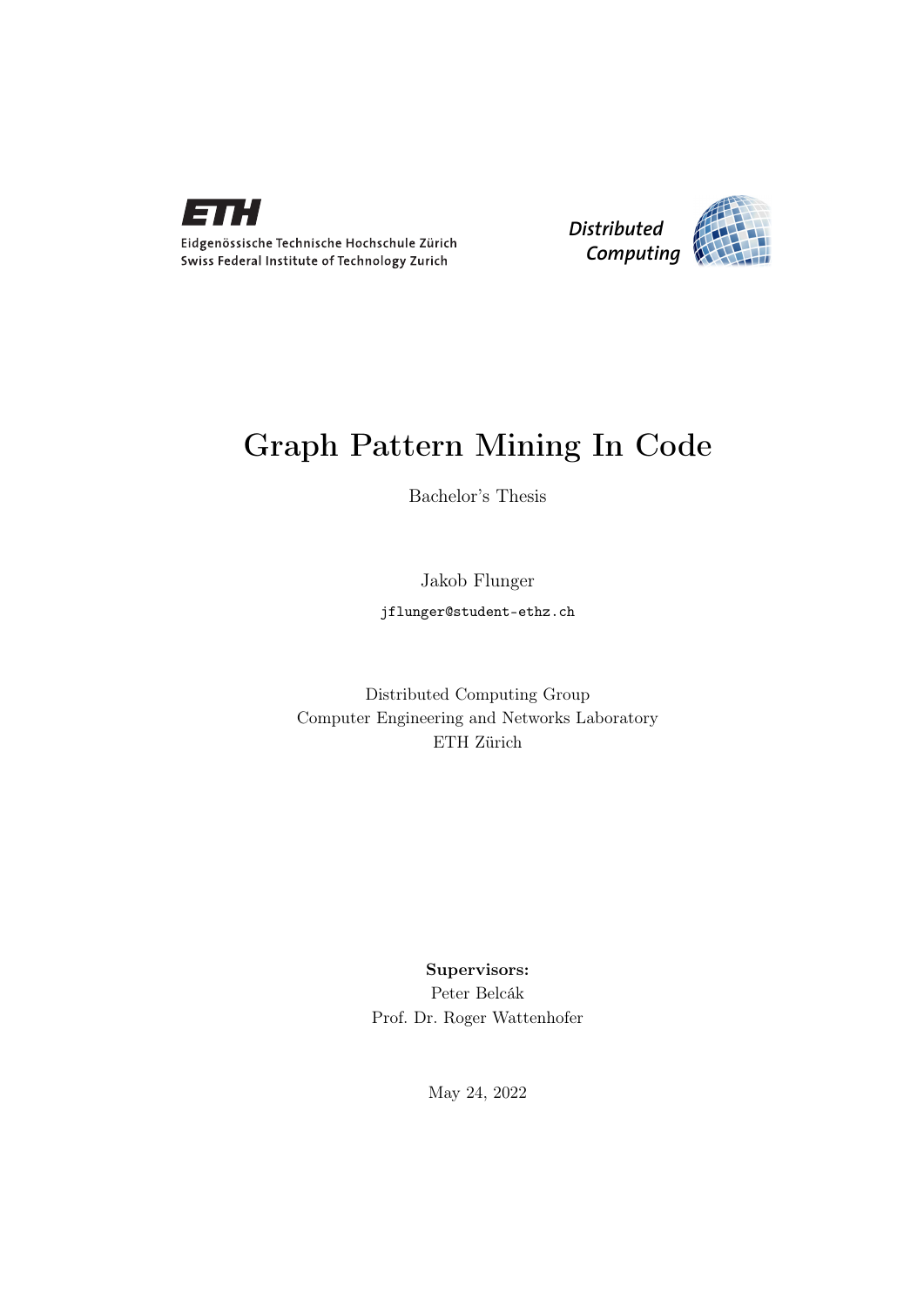# Abstract

<span id="page-1-0"></span>Our goal is to find common patterns in abstract syntax trees with added semantic information. We use popular python projects on GitHub as our dataset.

We apply classical methods for graph pattern mining to this task. The key insight is that most traditional methods run out of either time or memory when encountering wide fanning graphs in the dataset. As a solution to this problem, we propose two algorithms, BeSick and BeSwole , to circumvent the issues such graphs create.

While the patterns we find aren't significantly more interesting than previous work, our approach remains expandable and can still be useful for statistical analysis.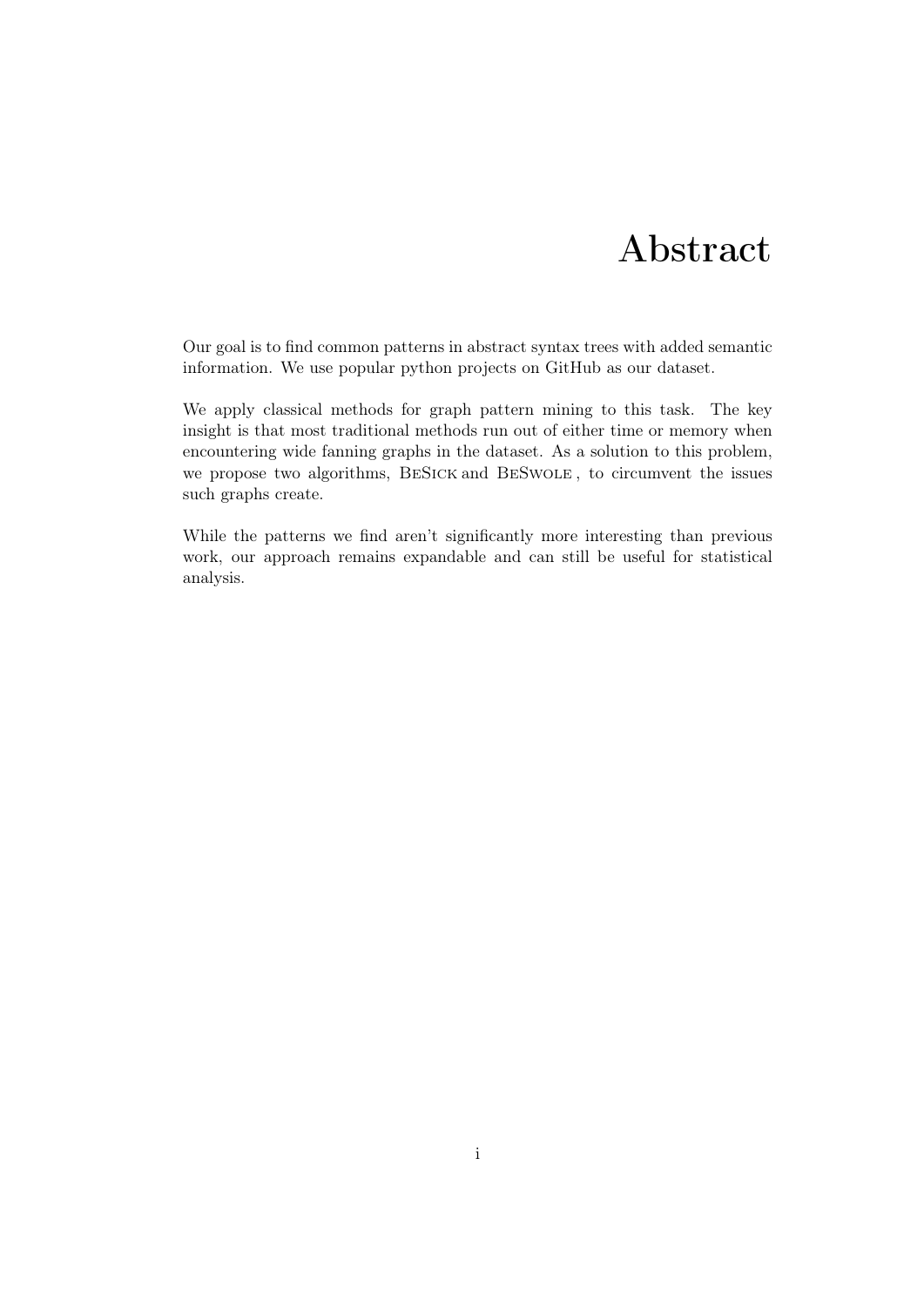# **Contents**

| Abstract<br>i                           |                                           |                                                                                                                                                                                                                                                   |                |  |  |
|-----------------------------------------|-------------------------------------------|---------------------------------------------------------------------------------------------------------------------------------------------------------------------------------------------------------------------------------------------------|----------------|--|--|
| <b>Problem Description</b><br>1.        |                                           |                                                                                                                                                                                                                                                   |                |  |  |
|                                         | 1.1                                       |                                                                                                                                                                                                                                                   | $\mathbf{1}$   |  |  |
| 1.2<br>Semantized Abstract Syntax Trees |                                           |                                                                                                                                                                                                                                                   | $\overline{2}$ |  |  |
|                                         | 1.3                                       |                                                                                                                                                                                                                                                   | 3              |  |  |
|                                         |                                           | 1.3.1                                                                                                                                                                                                                                             | 3              |  |  |
|                                         |                                           | 1.3.2<br>Embedded Rooted Subtrees                                                                                                                                                                                                                 | 3              |  |  |
| 1.4                                     |                                           |                                                                                                                                                                                                                                                   | 3              |  |  |
|                                         |                                           | 1.4.1                                                                                                                                                                                                                                             | $\sqrt{3}$     |  |  |
|                                         |                                           | 1.4.2                                                                                                                                                                                                                                             | $\overline{4}$ |  |  |
|                                         |                                           | 1.4.3<br>DAG Subgraph Reduction                                                                                                                                                                                                                   | $\overline{4}$ |  |  |
|                                         | 1.5                                       | The Dataset                                                                                                                                                                                                                                       | $\overline{5}$ |  |  |
|                                         |                                           | 1.5.1<br>Crawler<br>and a construction of the construction of the construction of the construction of the construction of the construction of the construction of the construction of the construction of the construction of the construction of | $\overline{5}$ |  |  |
|                                         |                                           | 1.5.2                                                                                                                                                                                                                                             | $\overline{5}$ |  |  |
| $\bf{2}$                                | <b>Enumeration Strategy</b>               |                                                                                                                                                                                                                                                   |                |  |  |
|                                         | 2.1                                       |                                                                                                                                                                                                                                                   | 6              |  |  |
|                                         |                                           | 2.1.1                                                                                                                                                                                                                                             | 6              |  |  |
|                                         |                                           | 2.1.2                                                                                                                                                                                                                                             | $\overline{7}$ |  |  |
|                                         | 2.2<br>Canonical Rightmost Path Extension |                                                                                                                                                                                                                                                   | 8              |  |  |
|                                         | 2.3                                       |                                                                                                                                                                                                                                                   | 9              |  |  |
|                                         |                                           | 2.3.1                                                                                                                                                                                                                                             | 9              |  |  |
|                                         |                                           | 2.3.2                                                                                                                                                                                                                                             | 9              |  |  |
|                                         | 2.4                                       |                                                                                                                                                                                                                                                   | 10             |  |  |
| 3                                       | <b>Frequency Computation</b>              |                                                                                                                                                                                                                                                   | 12             |  |  |
|                                         | 3.1                                       | Combinatorial Explosion of Occurrence Lists                                                                                                                                                                                                       | 12             |  |  |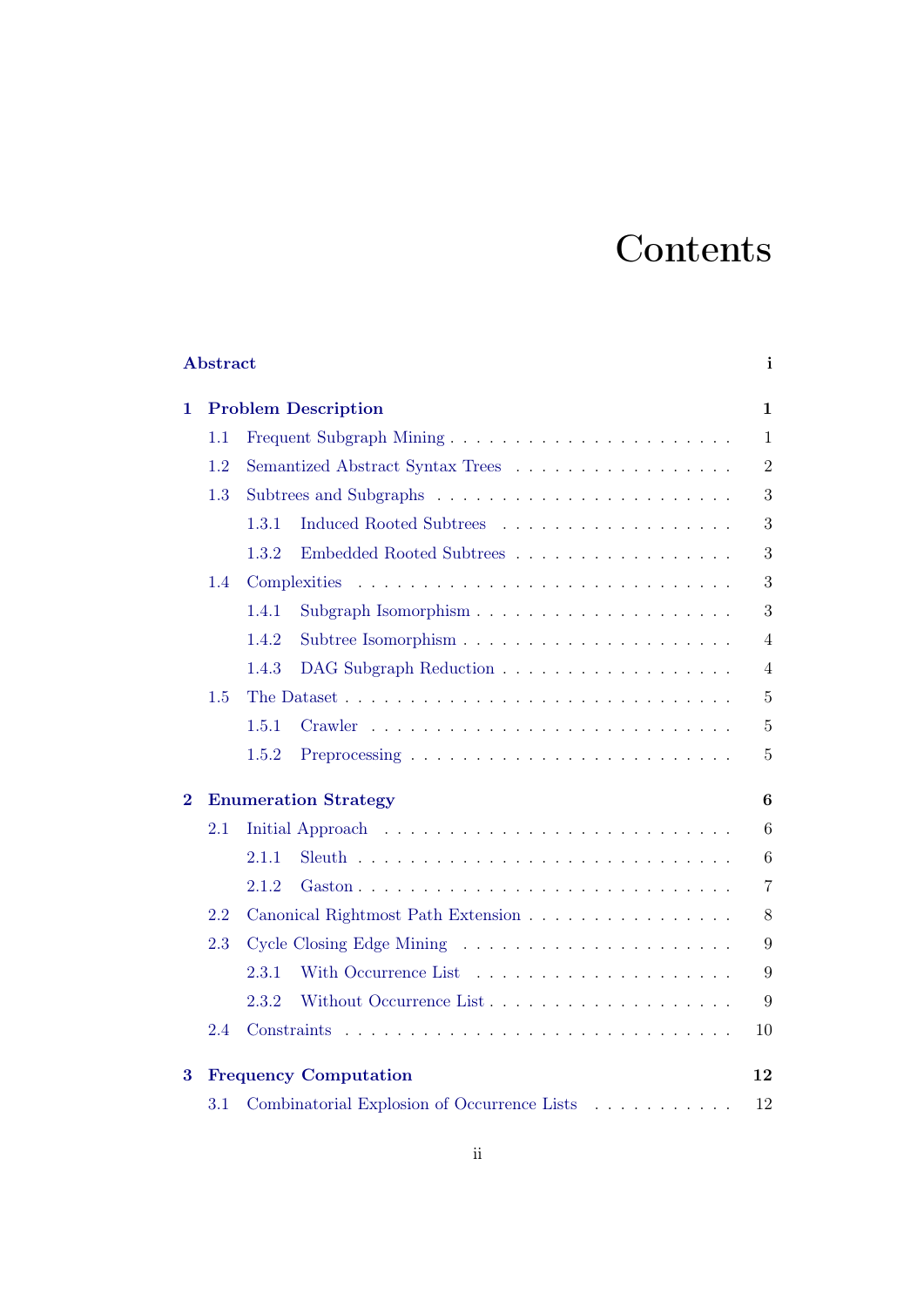|            |         | 3.1.1                                      | The Advantages of Occurrence Lists                                     | 12 |  |  |  |  |  |
|------------|---------|--------------------------------------------|------------------------------------------------------------------------|----|--|--|--|--|--|
|            |         | 3.1.2                                      |                                                                        | 13 |  |  |  |  |  |
|            |         | 3.1.3                                      |                                                                        | 13 |  |  |  |  |  |
|            |         | 3.1.4                                      | Frequency Computation Without Occurrence Lists                         | 14 |  |  |  |  |  |
|            | $3.2\,$ | Subgraph Isomorphism in Rooted Trees<br>14 |                                                                        |    |  |  |  |  |  |
|            |         | 3.2.1                                      | Subtree Isomorphism Algorithm                                          | 14 |  |  |  |  |  |
|            |         | 3.2.2                                      |                                                                        | 16 |  |  |  |  |  |
|            |         | 3.2.3                                      |                                                                        | 16 |  |  |  |  |  |
|            | 3.3     |                                            | 17                                                                     |    |  |  |  |  |  |
|            |         | 3.3.1                                      | Enumerating All Possible Solutions                                     | 17 |  |  |  |  |  |
|            |         | 3.3.2                                      | Enumerating All Matching Combinations                                  | 18 |  |  |  |  |  |
|            |         | 3.3.3                                      |                                                                        | 18 |  |  |  |  |  |
|            | 3.4     |                                            | Subgraph Isomorphism in Directed Acyclic Graphs $\ldots \ldots \ldots$ | 19 |  |  |  |  |  |
|            |         | 3.4.1                                      |                                                                        | 19 |  |  |  |  |  |
|            |         | 3.4.2                                      |                                                                        | 19 |  |  |  |  |  |
| 4          |         | <b>Mining Strategy</b>                     | 21                                                                     |    |  |  |  |  |  |
|            | 4.1     |                                            |                                                                        | 21 |  |  |  |  |  |
|            |         | 4.1.1                                      |                                                                        | 21 |  |  |  |  |  |
|            |         | 4.1.2                                      |                                                                        | 21 |  |  |  |  |  |
|            |         | 4.1.3                                      |                                                                        | 21 |  |  |  |  |  |
|            | 4.2     |                                            |                                                                        | 22 |  |  |  |  |  |
| 5          |         | <b>Results</b><br>23                       |                                                                        |    |  |  |  |  |  |
|            | 5.1     |                                            |                                                                        |    |  |  |  |  |  |
|            | 5.2     |                                            |                                                                        |    |  |  |  |  |  |
| 5.3<br>5.4 |         |                                            |                                                                        | 23 |  |  |  |  |  |
|            |         |                                            |                                                                        | 25 |  |  |  |  |  |
|            | 5.5     |                                            |                                                                        | 25 |  |  |  |  |  |
|            |         | 5.5.1                                      | Finding More Interesting Patterns                                      | 25 |  |  |  |  |  |
|            |         | 5.5.2                                      |                                                                        | 25 |  |  |  |  |  |
|            |         | 5.5.3                                      |                                                                        | 27 |  |  |  |  |  |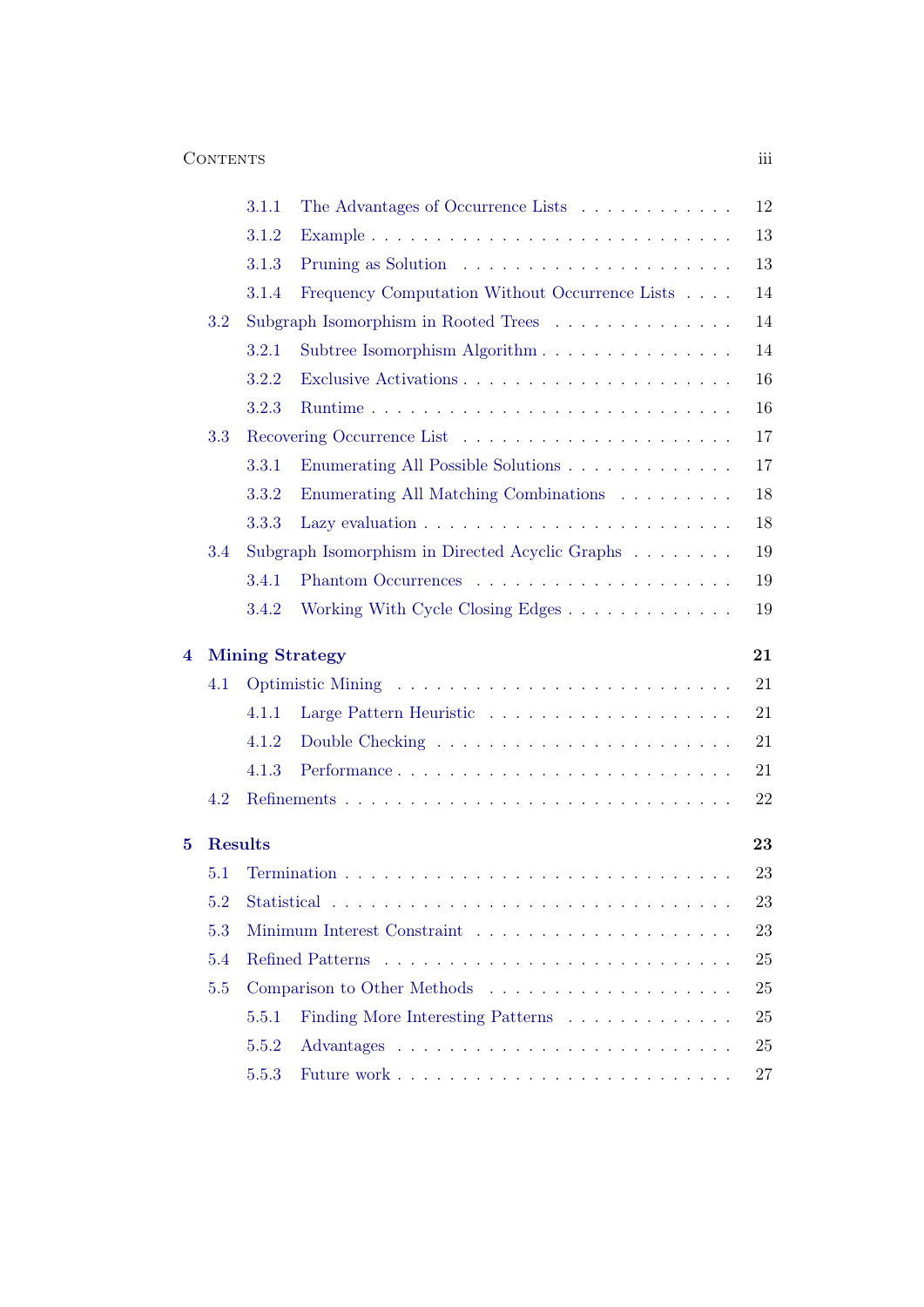| <b>CONTENTS</b>                           | iv    |
|-------------------------------------------|-------|
| <b>Bibliography</b>                       | 28    |
| A Combinations Algorithm                  | $A-1$ |
| <b>B</b> Occurrence Enumeration Algorithm | $B-1$ |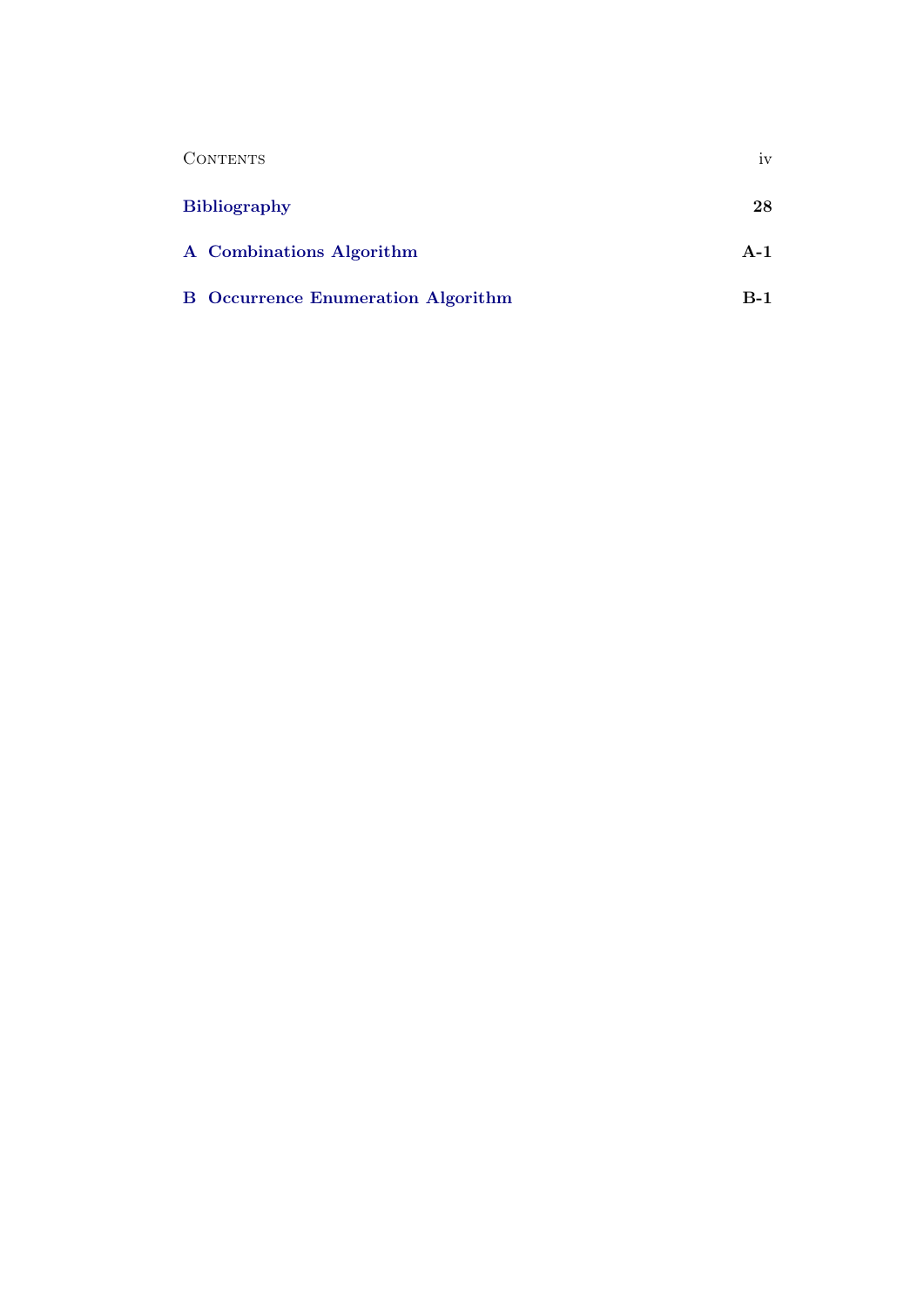# <span id="page-5-0"></span>CHAPTER<sub>1</sub> Problem Description

Given a set of graphs we want to find subgraphs, also called patterns, that occur in many of those graphs.

# <span id="page-5-1"></span>1.1 Frequent Subgraph Mining

The frequent subgraph mining problem in its general case consists of a set of graphs known as the graph database, and a min\_support value.

**Definition 1.1** (Support). For some pattern graph P and graph database  $\mathcal{D} =$  $G_1, ..., G_n$ : we define

$$
support(P) = \frac{1}{n} \sum_{i=1}^{n} I_i \quad \text{where} \quad I_i = \begin{cases} 1 & \text{if } P \preccurlyeq G_i \\ 0 & \text{else} \end{cases} \tag{1.1}
$$

**Definition 1.2** (Frequent Pattern). A pattern graph  $P$  is considered frequent iff

$$
support(P) \geq min\_support
$$
\n(1.2)

Lemma 1.3 (Anti-monotonicity of Support). Given two pattern graphs P and  $P'$  such that  $P \preccurlyeq P'$  then

$$
support(P) \ge support(P') \Rightarrow P \text{ is not frequent } \rightarrow P' \text{ is not frequent } (1.3)
$$

and in particular

Lemma 1.4 (Apriori Property).

$$
P' \text{ is frequent } \iff \forall P \preccurlyeq P' : P \text{ is frequent} \tag{1.4}
$$

This Apriori property allows for exploration of the frequent pattern space without exploring the total pattern space. This can be done in two ways: Apriori algorithms explore the space like a breadth first search. They compute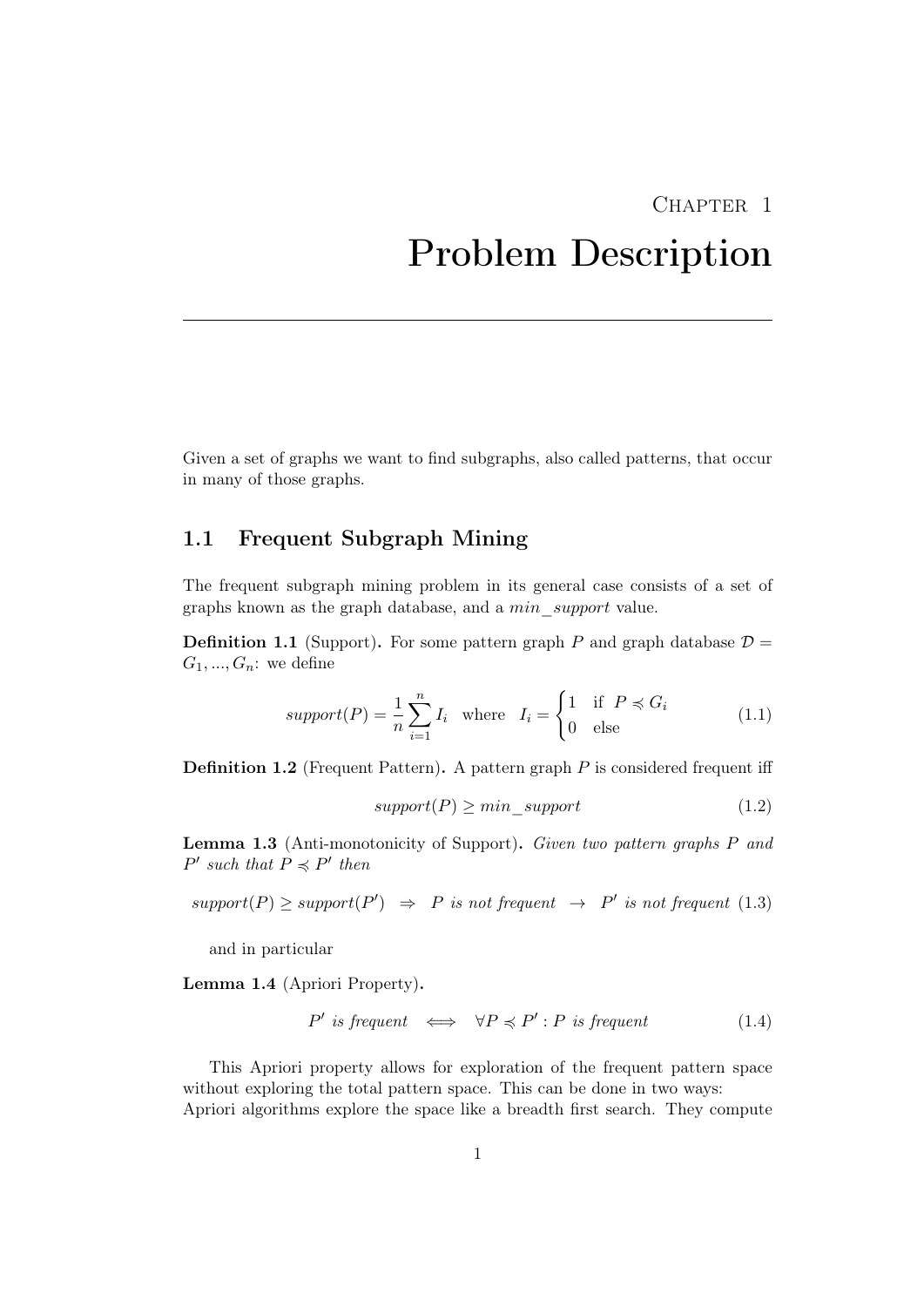

<span id="page-6-1"></span>Figure 1.1: One of the smallest SASTs in our dataset.

all patterns of size n first, then compute patterns of size  $n+1$  by trying to merge smaller, already mined patterns. Since this comes at a considerable memory overhead it is rarely used.

Pattern growth algorithms explore the space like a depth first search. Given a set of starting patterns they attempt to add a node or edge to the pattern and check if the extended pattern is still frequent. If it is, then the algorithm starts a recursion on the new extended pattern.

To the best of my knowledge, all classical graph pattern mining algorithms fall into one of these categories. Each algorithm has its own enumeration strategy, used to avoid mining duplicate patterns, and its own method of frequency computation.

# <span id="page-6-0"></span>1.2 Semantized Abstract Syntax Trees

Python source code can be represented by its abstract syntax tree. While this representation captures program structure well it looses a lot of semantic information, such as the same variable being used in multiple places. We aim to combat this by adding back some of the lost semantic information in the form of additional nodes and edges. This semantized AST is called a SAST. Each node in a SAST has a label as can be seen in Figure [1.1.](#page-6-1)

The particular details of SAST construction are not important to the matters of this thesis, and may leave room for future experimentation. However the algorithms presented here assume that no directed cycles are added to the graph. More formally, we assume that all SASTs are directed acyclic graphs.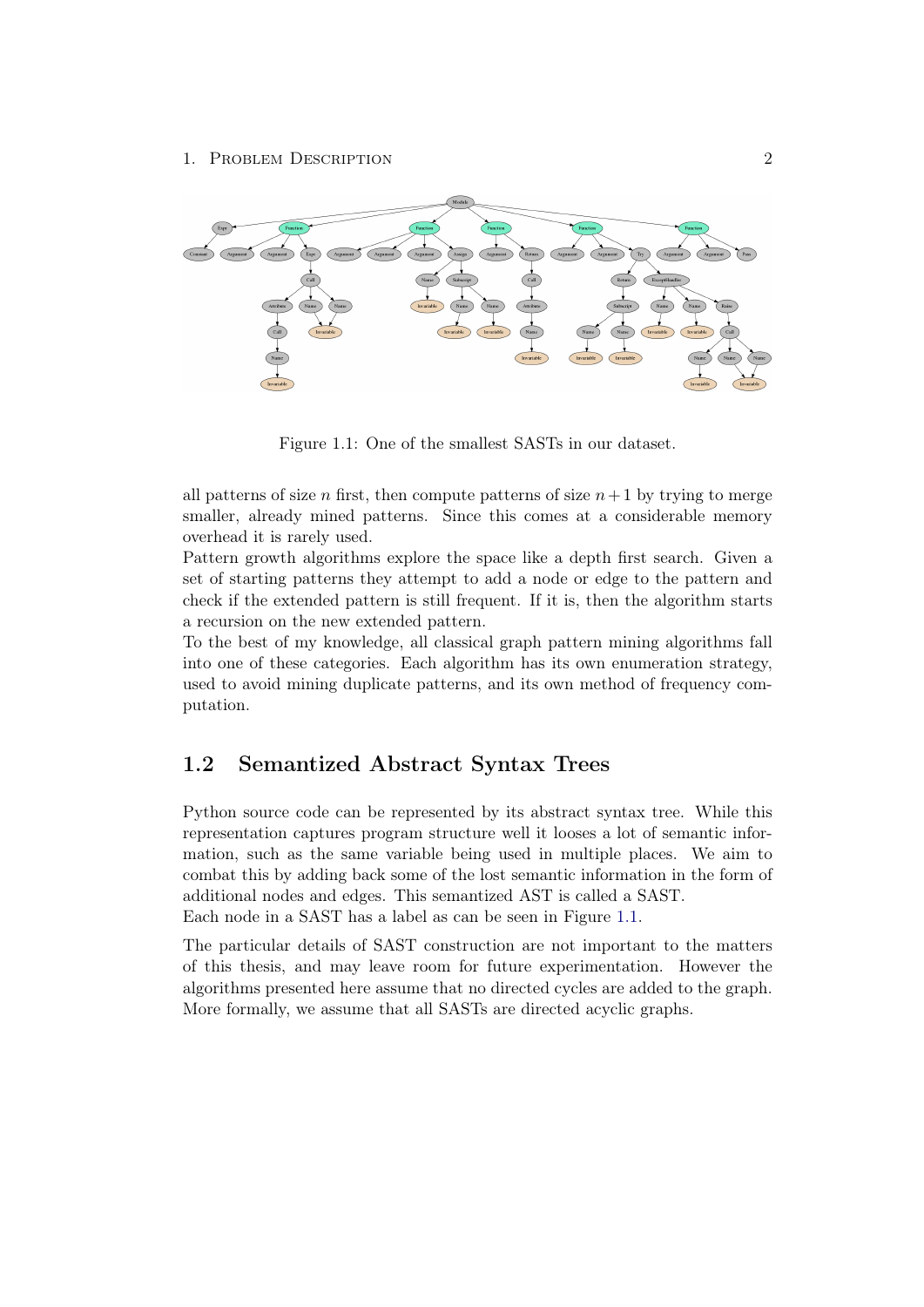1. PROBLEM DESCRIPTION 3

## <span id="page-7-0"></span>1.3 Subtrees and Subgraphs

Given tree  $S = (V_S, E_S)$  and tree  $T = (V_T, E_T)$  In this thesis we will use  $S \preccurlyeq T$ to denote that  $S$  is an induced subtree of  $T$ , according to the definitions given by [\[1\]](#page-32-1).

**Definition 1.5** (Label Function). For a graph  $G = (V, E)$  the label of each node is given as a label function  $l: V \to L$  where L is the set of labels.

**Definition 1.6** (Isomorphic Subgraph). Given graph  $S = (V_S, E_S)$  and graph  $T = (V_T, E_T)$ , we say S is an isomorphic subgraph of T iff there exists a oneto-one (a.k.a. injective) mapping  $\phi: V_S \to V_T$  such that  $(x, y) \in E_S \iff$  $(\phi(x), \phi(y)) \in E_T$ 

**Definition 1.7** (Induced Subgraph). Given graph  $S = (V_S, E_S)$  and graph  $T =$  $(V_T, E_T)$ , we say S is an induced subgraph of T iff S is an isomorphic subgraph of T and  $\phi$  preservers labels, i.e.,  $l(x) = l(\phi(x)) \ \forall x \in V_S$ 

## <span id="page-7-1"></span>1.3.1 Induced Rooted Subtrees

ASTs and SASTs have a fixed root node. We can use this to simplify the problem further. In the rest of this thesis when talking about subtrees we will refer to the case of induced rooted subtrees. The same definition as for induced subgraphs, but the graphs in question are rooted trees.

## <span id="page-7-2"></span>1.3.2 Embedded Rooted Subtrees

Embedded subtrees are more general than induced subtrees. Every induced subtree is an embedded subtree, but the reverse is not guaranteed. The isomorphic condition is relaxed to  $(x, y) \in E_S \Rightarrow$  there exists a path from  $\phi(x)$  to  $\phi(y)$  in T This thesis originally intended to mine embedded subgraphs, but due to vastly increased computational effort, the project was scaled back to induced subgraphs.

# <span id="page-7-3"></span>1.4 Complexities

## <span id="page-7-4"></span>1.4.1 Subgraph Isomorphism

Subgraph isomorphism is the decision problem of  $T \preccurlyeq T'$ .

There is neither a proof showing that it is in P, nor any proof that it is in NP, making it a candidate for the class NP-intermediate. Most importantly, there are no known efficient (polynomial) algorithms to solve this problem for general graphs.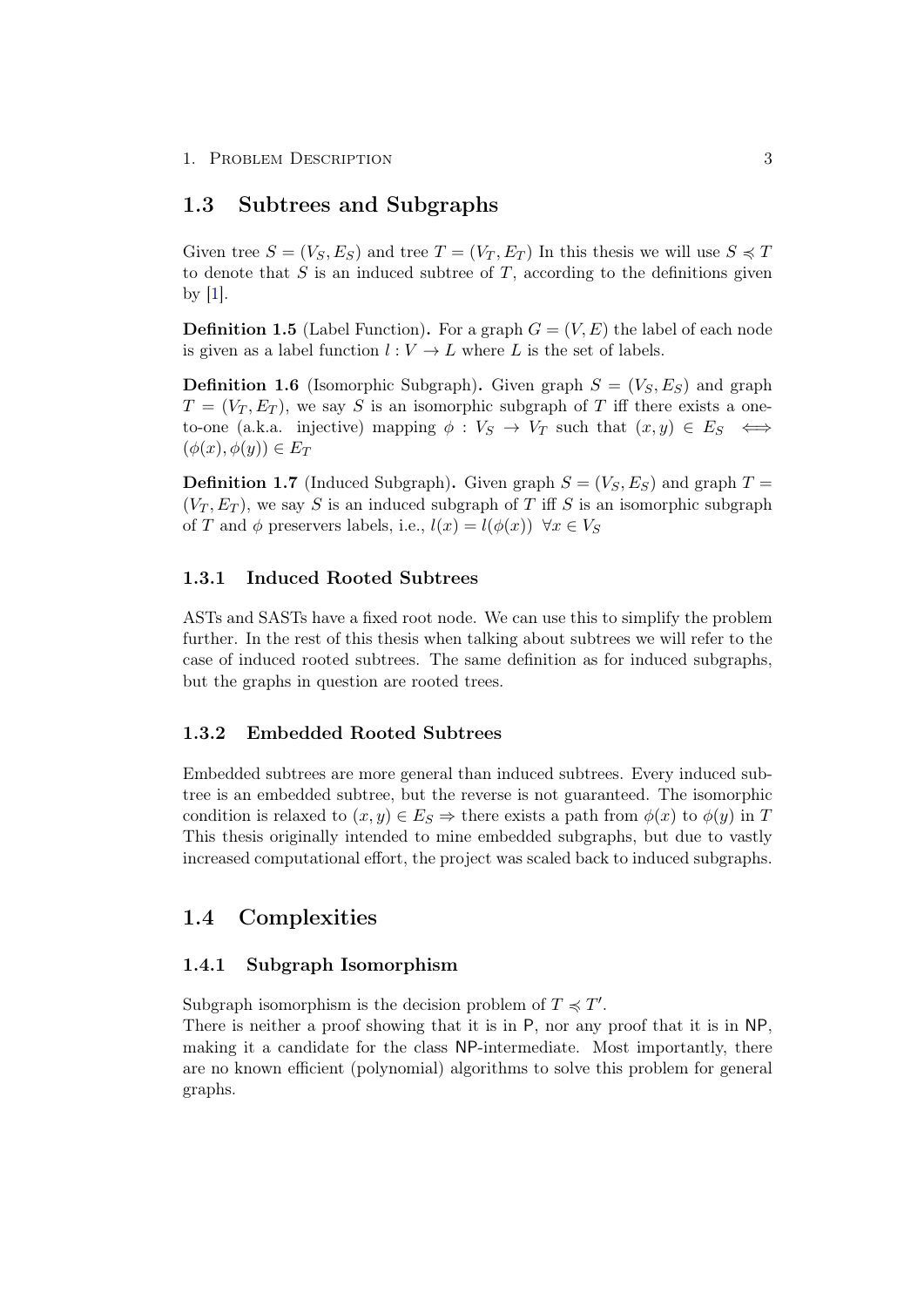### <span id="page-8-0"></span>1.4.2 Subtree Isomorphism

For normal trees the subtree isomorphism problem was solved by [\[2\]](#page-32-2) in  $O(n^{\frac{5}{2}})$ . We will show a different algorithm, compatible with labelled trees and designed to work for finding trees in DAGs. The algorithm proposed will be similar to [\[3\]](#page-32-3) and run in polynomial time with the caveat of producing some false positives.

## <span id="page-8-1"></span>1.4.3 DAG Subgraph Reduction

We will show that the subgraph isomorphism problem, restricted to just DAGs, is still just as difficult as general undirected graph isomorphism. We will formalize the reduction proposed by [\[4\]](#page-32-4).

Theorem 1.8 (DAG generality). Undirected subgraph isomorphism can be reduced to DAG subgraph isomorphism.

*Proof.* Given undirected graphs  $G = (V_G, E_G)$  and  $H = (V_H, E_H)$  we want to compute whether  $G \preccurlyeq H$ . We construct  $G' = (V_G \cup E_G, E'_G)$  where  $E'_G = \{(n, e) \ \forall (n, e) : e \in E_G \text{ and } n\}$ is an endpoint of edge  $e$ . We construct H' analogously. Note that both  $G'$  and  $H'$  are DAGs.

$$
G' \text{ is a subtree of } H' \tag{1.5}
$$

$$
\iff \exists \text{ injection } \phi : V'_G \to V'_H \text{ that preserves edges } (1.6)
$$

$$
\iff \forall (x, y) : (x, y) \in E'_G \leftrightarrow (\phi(x), \phi(y)) \in E'_H \tag{1.7}
$$

$$
\iff \forall (u, v, e) : u, v, e \in V'_G \land (u, e), (v, e) \in E'_G \tag{1.8}
$$

$$
\leftrightarrow \phi(u), \phi(v), \phi(e) \in V'_H \land (\phi(u), \phi(e)), (\phi(v), \phi(e)) \in E'_H \tag{1.9}
$$

$$
\iff \forall e : e = (x, y) \in E_G \tag{1.10}
$$

$$
\leftrightarrow \phi(u), \phi(v), \phi(e) \in V'_H \land (\phi(u), \phi(e)), (\phi(v), \phi(e)) \in E'_H \tag{1.11}
$$

$$
\iff \forall (x, y) : (x, y) \in E_G \leftrightarrow (\phi(x), \phi(y)) \in E_H \tag{1.12}
$$

 $\iff \exists$  injection  $\phi: V_G \to V_H$  that preserves edges (1.13)

$$
\iff G \text{ is a subtree of } H \tag{1.14}
$$

 $\Box$ 

With this knowledge we are reminded that the problem we are trying to solve is very complex and computationally expensive to solve in the general case. We have to use the close relation of SASTs to trees to make mining on a large scale feasible.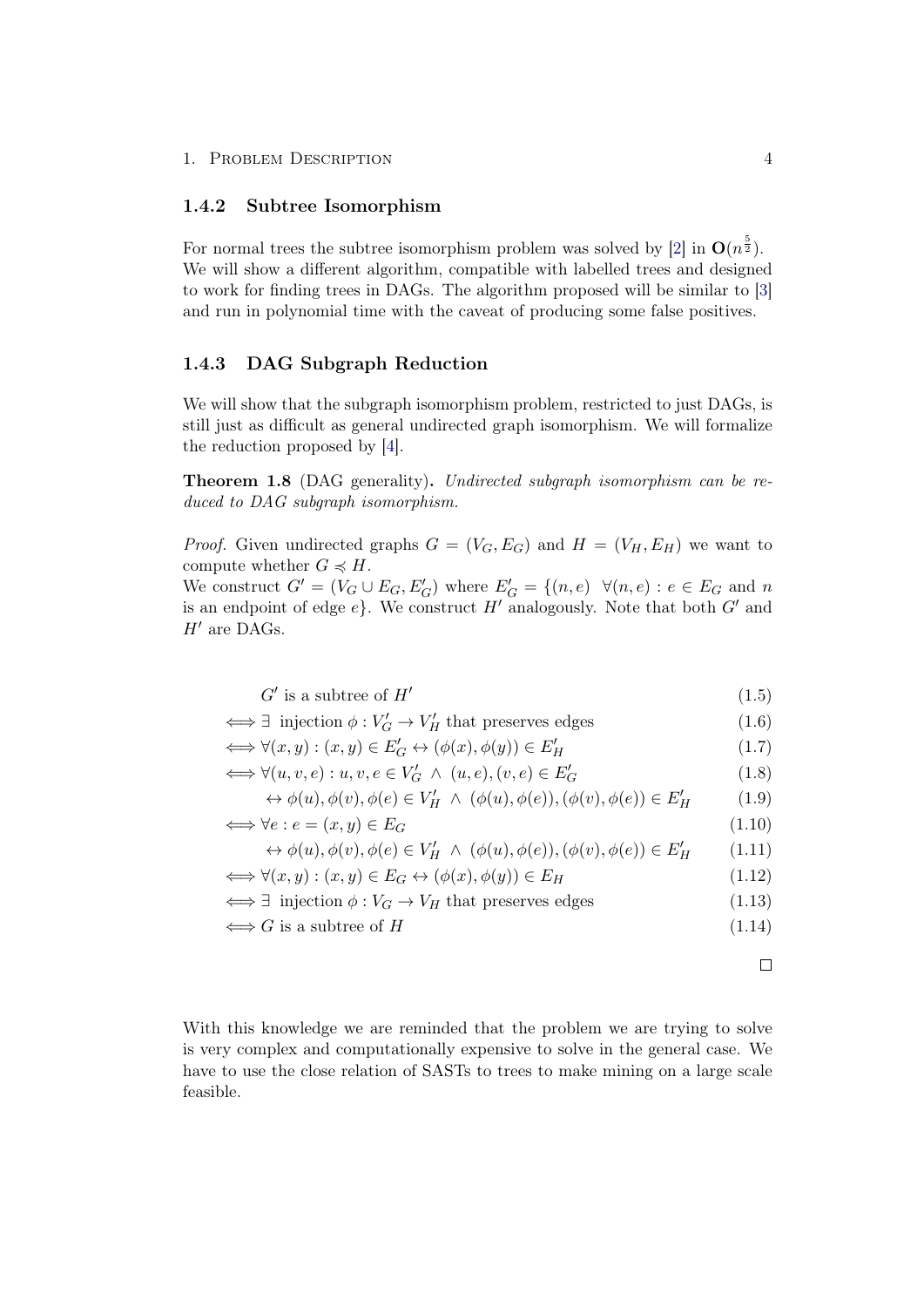## 1. PROBLEM DESCRIPTION 5

# <span id="page-9-0"></span>1.5 The Dataset

For authentic mining "in the wild" data we will use python source code freely available on GitHub. The final dataset contained 9943 python files, which were split into 96335 function-level graphs.

## <span id="page-9-1"></span>1.5.1 Crawler

A crawler was used to download the 100 most starred python projects on GitHub. Due to rate limiting this process requires an API key to scrape the entire dataset in one operation. Any file with a .py extension was then extracted.

## <span id="page-9-2"></span>1.5.2 Preprocessing

The python files are converted into SASTs by the sast module. All these SASTs consist of a root node with type "Module" and typically multiple nodes of type "Function" below that. To decrease the computational cost we decided to split these SASTs up into function level graphs. For each node  $n$  of type "Function" we copy the graph rooted at  $n$ .

All labels are then converted to integers to speed up computation.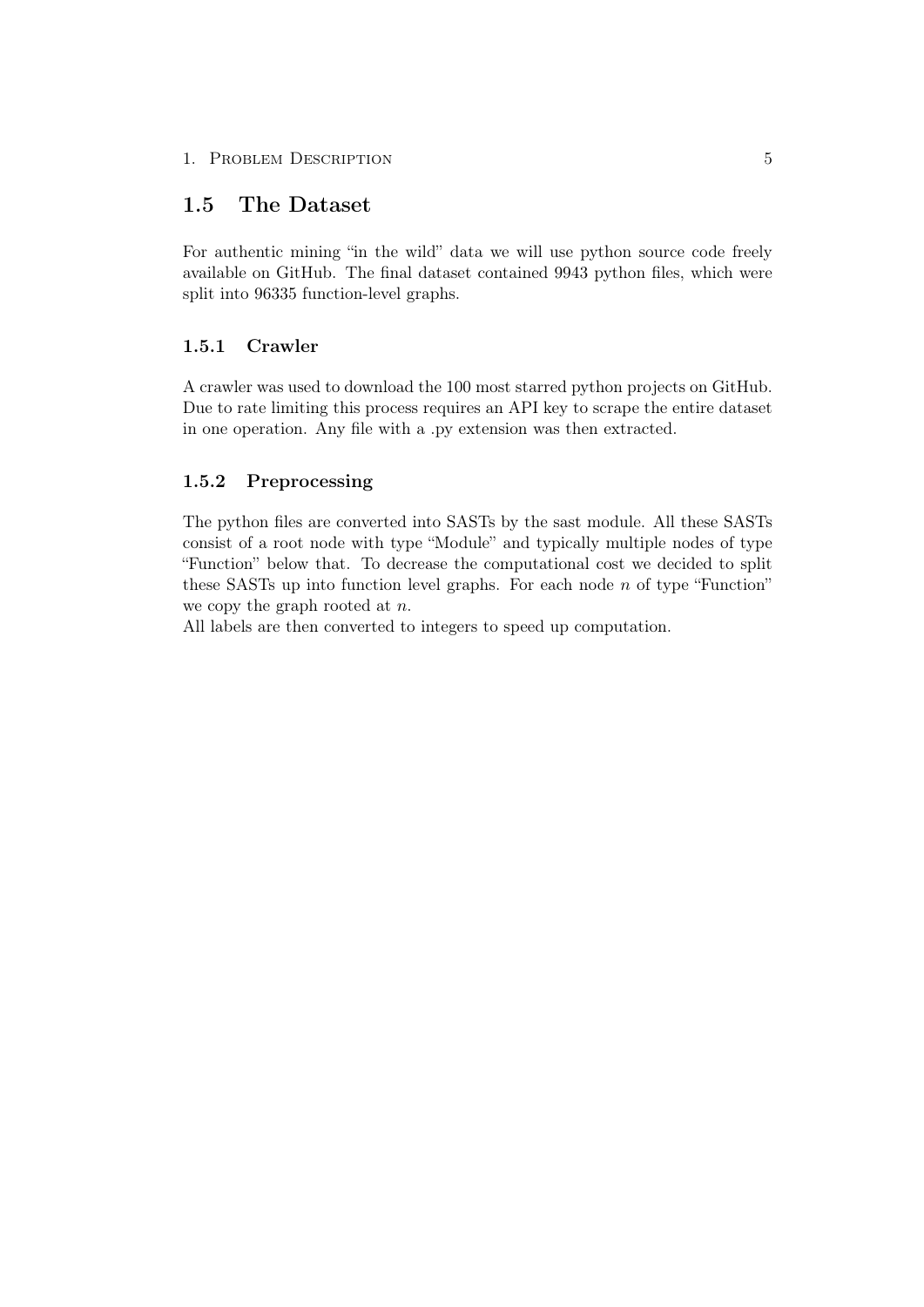# $CHAPTER$  2

# <span id="page-10-0"></span>Enumeration Strategy

The enumeration strategy used by our algorithm will be similar to Gaston [\[5\]](#page-32-5) by mining for rooted induced subtrees first, then mining for cycle closing edges. For the first step we use an enumeration strategy similar to SLEUTH [\[1\]](#page-32-1), for the second step we use a variation of Gastons cycle closing edge enumeration strategy.

# <span id="page-10-1"></span>2.1 Initial Approach

As mentioned above, the initial approach of this thesis was to be very simple.

- 1. Mine embedded frequent subtrees in the AST using SLEUTH [\[1\]](#page-32-1).
- 2. Use Gaston [\[5\]](#page-32-5) to mine in the SAST, with the previously found embedded subtrees as the starting patterns.

However even when limiting the search to induced subtrees for step 1, the computational complexity is far too great for the search to ever terminate on an arbitrary dataset.

This is because both of the algorithms mentioned above suffer from the combinatorial explosion of occurrence lists.

## <span id="page-10-2"></span>2.1.1 Sleuth

SLEUTH was designed to efficiently mine embedded subtrees. For its enumeration strategy it uses equivalence class based extensions:

An equivalence class is given by a pattern graph  $P$  and a list of frequent extensions  $(x, i)$ , each indicating that the graph  $P_x^i$ , which is P but with an extra node with label  $x$  attached to node  $i$  in  $P$ , is frequent. (Nodes are identified by their DFS number)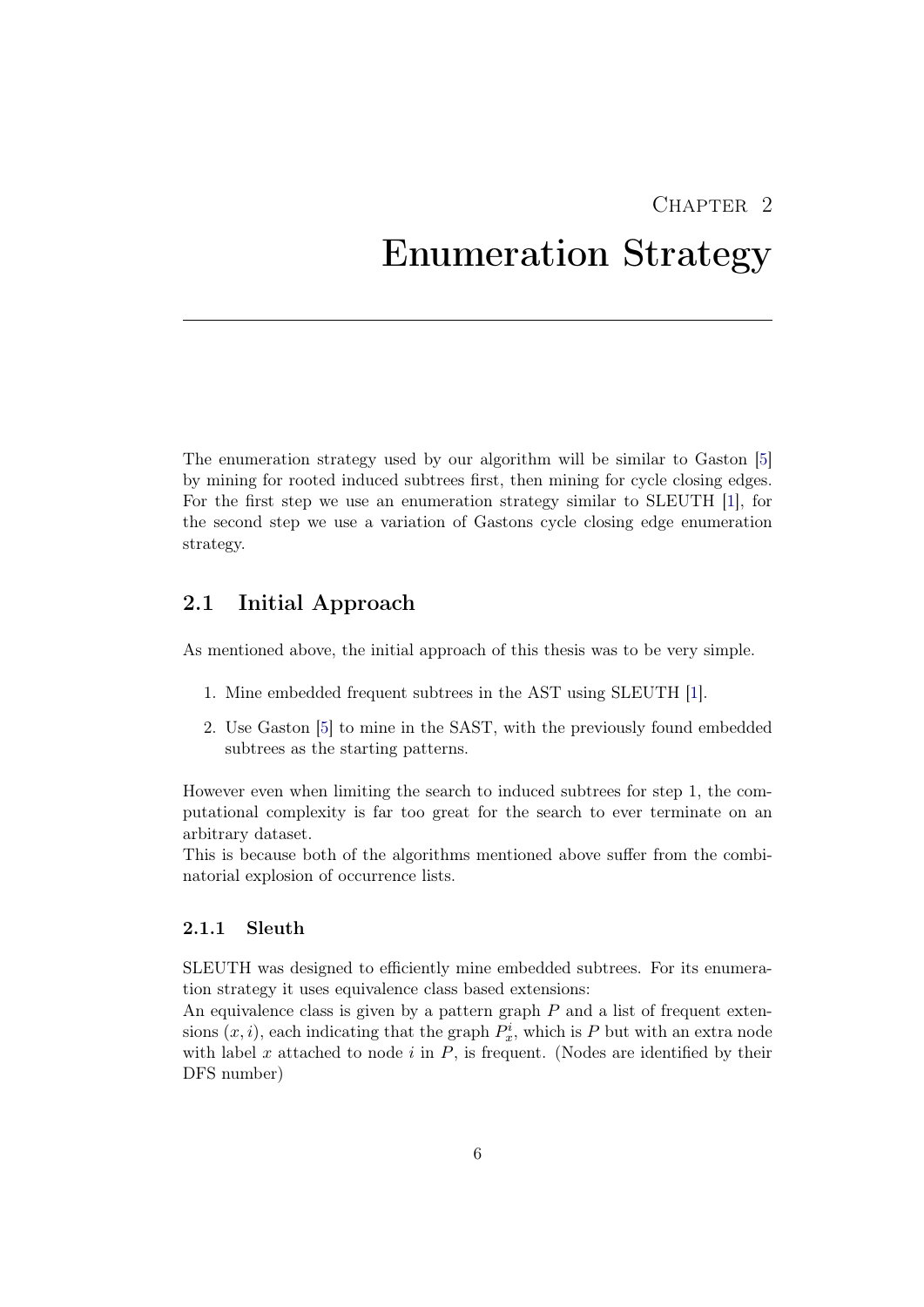SLEUTH will then construct the equivalence class for each  $P_x^i$  by checking every other extension  $(y, j)$  in the equivalence class of P if:

- 1. Node *j* must be on the rightmost path of  $P_x^i$
- 2. The resulting pattern graph must be canonical

If both conditions are met, then SLEUTH will attempts to add both the cousin extension  $(y, j)$ , as well as a child extension  $(y, k+1)$  (where k is the last node in  $P_x^i$ , to the equivalence class of  $P_x^i$ .

Before adding an extension to an equivalence class, SLEUTH checks if the resulting pattern is frequent. It does this with an operation called the scope list join.

Given valid initial equivalence classes, this strategy efficiently and non-redundantly enumerates all frequent embedded subtrees.

In SLEUTH each extension  $(x, i)$  comes with a scope list. Scope lists are a fancy form of occurrence lists, optimized for frequency computation with embedded subtrees. What is important for our purposes is that there is one entry for every occurrence of  $P_x^i$  in the graph database.

In particular for given graph database  $\mathcal{D}$  and pattern  $P_x^i = (V_P, E_P)$  the scope list for  $(x, i)$  must track every single edge- and label-preserving injection  $\phi : V_P \rightarrow$  $V_G \quad \forall G = (V_G, E_G) \in \mathcal{D}.$ 

## <span id="page-11-0"></span>2.1.2 Gaston

Gaston is a relatively straightforward pattern growth algorithm designed for general graphs.

Patterns in Gaston can be either paths, free trees or general graphs. It utilizes the fact that there is a definitive hierarchy of these classes.

- Paths are first extended into paths, then free trees, then general graphs
- Free trees are first extended into free trees, then general graphs
- General graphs are extended into general graphs

When extending general graphs, Gaston only adds cycle closing edges. This ensures that any general graph pattern must grow from a spanning tree, and free trees are only allowed to grow from their longest backbone path.

However this enumeration strategy may still find patterns more than once. So Gaston must check against a database of previously found patterns to avoid duplicate computations. The originally published version of Gaston uses the external Nauty [\[6\]](#page-32-6) algorithm to check if a new pattern is isomorphic to any previously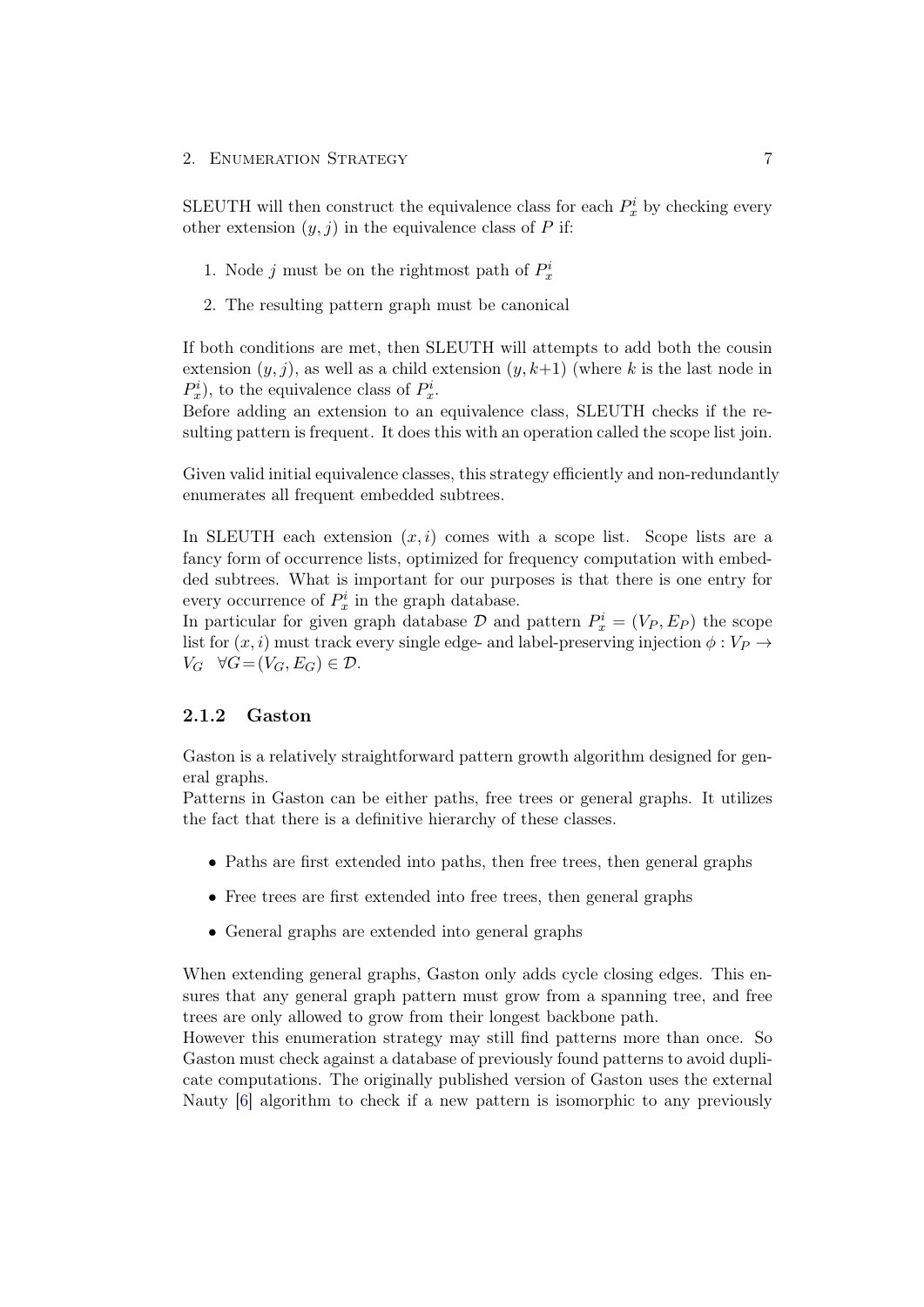#### 2. ENUMERATION STRATEGY 8

found pattern.

A pattern in Gaston consists of the pattern graph  $P = (V_P, E_P)$ , an indicator of the pattern type (path/free tree/general graph), and an occurrence list. This occurrence list contains every injection  $\phi: V_P \to V_G \ \forall G \in \mathcal{D}$  that preserves edges and labels, where  $\mathcal D$  is the graph database.

preserving edges:  $(x, y) \in E_P \iff (\phi(x), \phi(y)) \in E_G$ 

preserving labels:  $l(x) = l(\phi(x)) \ \forall x \in V_P$ 

This is why Gaston too suffers from the combinatorial explosion of occurrence lists.

# <span id="page-12-0"></span>2.2 Canonical Rightmost Path Extension

For our enumeration strategy we will use the rightmost path extensions as defined by [\[1\]](#page-32-1).

**Definition 2.1** (Tree String Encoding). To obtain the string encoding  $\mathcal{T}(T)$  of tree T, traverse the nodes in T by depth-first preorder. For each node v append the label  $l(v)$  to the string encoding, and add a unique up character  $\frac{1}{2}$  whenever the DFS backtracks. When sorting, \$ is sorted higher than any other label.

**Definition 2.2** (Graph Isomorphism). Graphs  $G = (V_G, E_G)$  and  $H = (V_H, E_H)$ are isomorphic, denoted as  $G \equiv H$  iff there exists a bijection  $\phi : V_G \to V_H$  such that  $(x, y) \in E_G \iff (\phi(x), \phi(y)) \in E_H$  and  $\phi$  preservers labels:  $l(x) = l(\phi(x)) \ \forall x$ 

**Definition 2.3** (Canonical Tree). An ordered tree  $T$  is canonical if its string encoding is the lexicographically smallest:

$$
\mathcal{T}(T) \le \mathcal{T}(T') \quad \forall T' \equiv T \tag{2.1}
$$

Note that  $\mathcal{T}(T) = \mathcal{T}(T')$  implies  $T = T'$ , thus the canonical tree is uniquely defined among its isomorphism group.

To check if a tree is canonical we need to make sure that for all vertices  $v \in T$ ,  $\mathcal{T}(T_{c_i}) \leq \mathcal{T}(T_{c_{i+1}})$   $\forall i \in [1, k-1]$ , where  $c_1, c_2, ..., c_k$  are the ordered children of v and  $T_{c_i}$  is the subtree rooted at node  $c_i$ . For the proof of this property see [\[1\]](#page-32-1).

**Definition 2.4** (Rightmost Path Extension). Adding a node of label x to tree T, attached to node i, is a rightmost path extension iff the attachment point i is on the rightmost path of in T.

It is sometimes called a prefix extension because if we look at trees only by their string encodings, it is equivalent to adding zero or more up symbols \$, followed by x to the prefix string  $\mathcal{T}(T)$ . Note that tailing \$ symbols are omitted in  $\mathcal{T}(T)$ .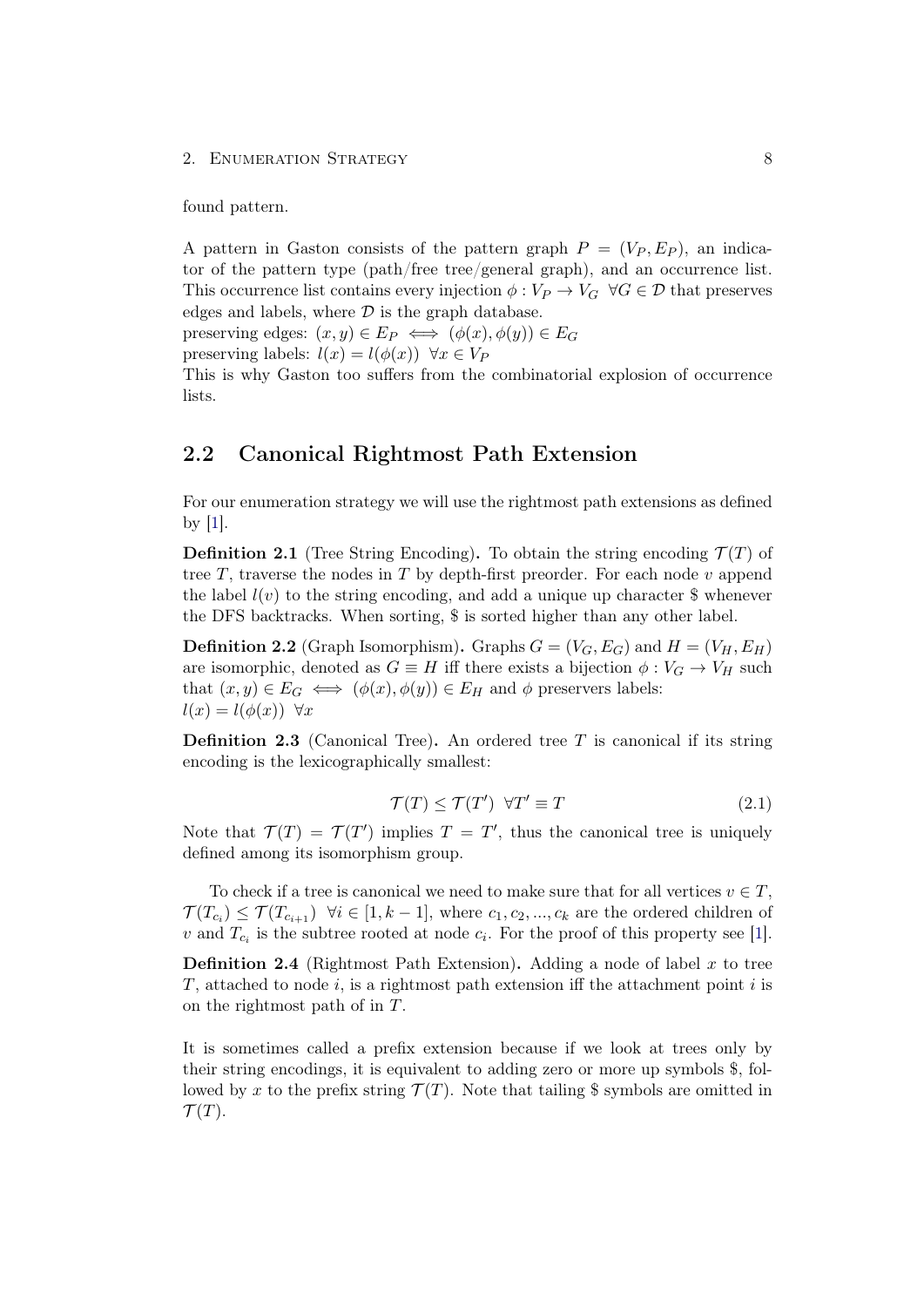As shown in [\[1\]](#page-32-1), using this enumeration strategy on the starting set of single node patterns with unique labels, enumerates all unordered trees non-redundantly. While this is less sophisticated than the equivalence class extensions used by SLEUTH, we use this as the tree enumeration strategy for our algorithm.

# <span id="page-13-0"></span>2.3 Cycle Closing Edge Mining

## <span id="page-13-1"></span>2.3.1 With Occurrence List

Gaston finds potential cycle closing edges of a pattern graph  $P = (V_P, E_P)$  by enumerating all occurrences of P in all graphs  $G \in \mathcal{D}$  and counting the frequency for each potential edge. Since there are less than  $|V_P|^2$  candidates for cycle closing edges, and new occurrence lists can be constructed for all of them in a single pass we achieve a runtime of  $O(|V_P|^2|L|)$  to compute all derivative patterns of the input pattern P.

The expansion of a pattern, given its occurrence list  $L$ , is polynomial in the size of the pattern, and the size of the occurrence list.

For each expanded pattern, the occurrence list monotonically decreases in size:  $|L_{expanded}| \leq |L|$ 

However this does not mean that this algorithm is efficient or even feasible, since the size of occurrence lists can, and often does in practice, grow exponentially when adding nodes to a pattern.

## <span id="page-13-2"></span>2.3.2 Without Occurrence List

We will later demonstrate how to compute the frequency of tree patterns  $P =$  $(V_P, E_P)$  via subtree isomorphism tests.

The proposed algorithm can be modified to check (somewhat brute force-ish) for a cycle closing edge e if  $P' = (V_P, E_P \cup \{e\})$  is still frequent.

By performing this check for all  $|V_P|^2 - |V_P| + 1$  possible cycle closing edges. We can find the initial set of frequent cycle closing edges  $E_{cc} = \{e_1, e_2, ..., e_m\}$ 

We proceed now by running a pattern growth algorithm on the edges. Frequency computation for this process is quite complicated and will be discussed in the next chapter.

We define a refinement pattern as a tuple of the pattern tree and the set of cycle closing edges. The initial patterns are  $P_i = (P, \{e_i\})$  for  $i=1...m$ .

To expand a pattern  $R = (P, \{e_{i_1}, e_{i_2}, ..., e_{i_k}\})$  with k cycle closing edges, we first find  $i_{max} = max\{i_1, i_2, ..., i_k\}$ . We attempt to expand R by all edges in  $\{e_{i_{max}+1}, e_{i_{max}+2}, ..., e_m\}$ 

This enumeration strategy ensures that each combination of edges will be gen-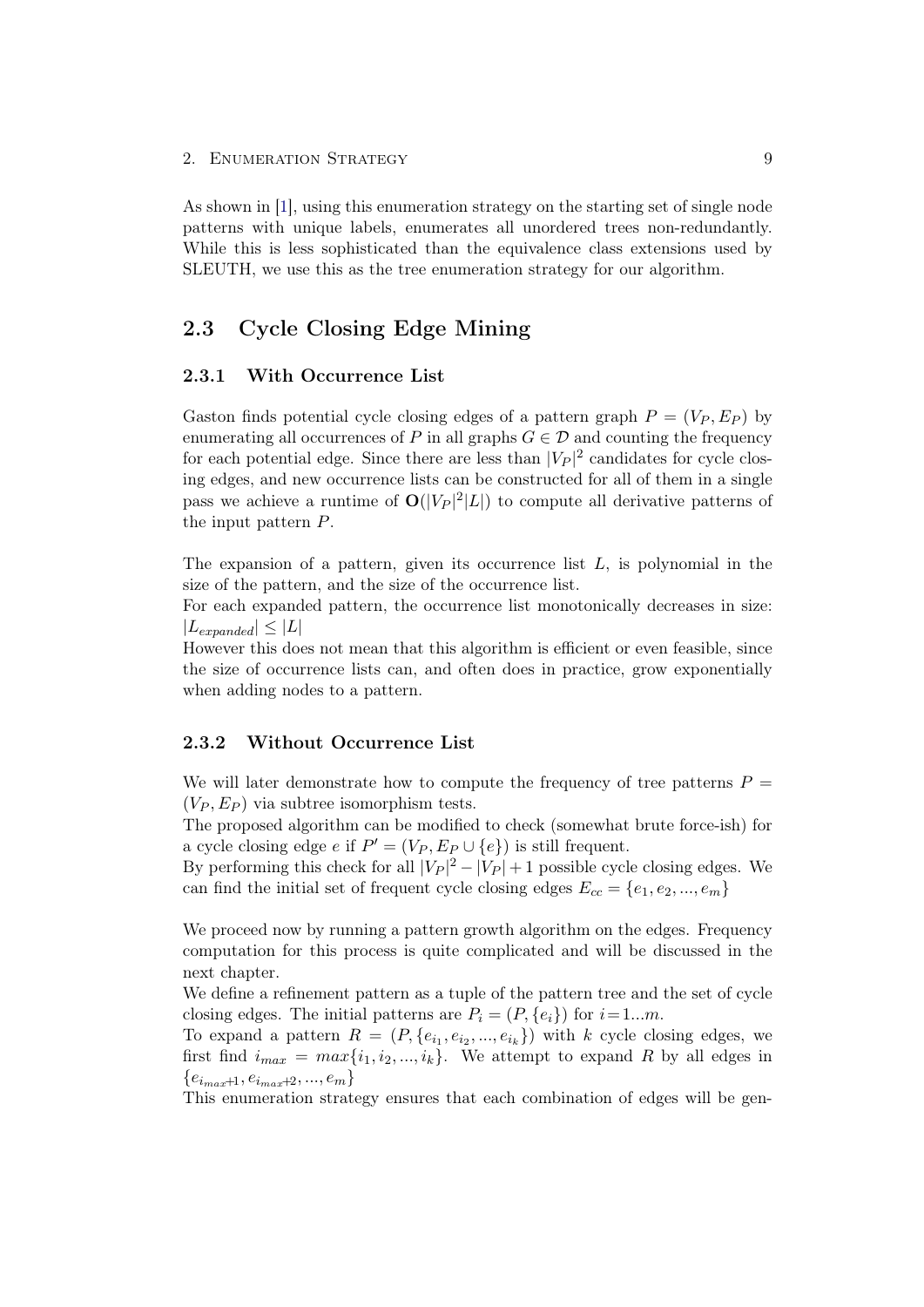#### 2. ENUMERATION STRATEGY 10

erated non-redundantly, while making use of the Apriori property to save on computation branches.

Eventually every frequent combination of cycle closing edges is found, without ever enumerating all occurrences of the initial tree pattern.

# <span id="page-14-0"></span>2.4 Constraints

Beyond occurrence lists, the space of frequent subtrees itself can be incredibly large, especially as patterns fan out. To reduce the space of frequent subtrees while keeping as many interesting patterns as possible, Pham et al.<sup>[\[7\]](#page-32-7)</sup> came up with a list of constraints. Their paper aims to find frequent subtrees in Java ASTs. Since their problem is similar to ours, it makes sense to copy some of their constraints as follows.

| Constraint     | Variable                         | Value                           |
|----------------|----------------------------------|---------------------------------|
| C1             | Maximum $\#$ of Leaves           |                                 |
| C <sub>2</sub> | Minimum $\#$ of Leaves           | 2                               |
| C <sub>3</sub> | Legal Root Labels                | Function                        |
| C <sub>5</sub> | Maximum $\#$ of Similar Siblings | 10                              |
| C10            | Minimum $\#$ of Nodes            |                                 |
| C11.1          | Interesting labels               | Function, If, While, For, Match |
| C11 2          | Minimum Interest                 | 0.5                             |

The naming convention is consistent with both Pham et al. [\[7\]](#page-32-7) and the code of this project. Note that only constraints C1 - C5 were taken from Pham et al. [\[7\]](#page-32-7). C10 is self explanatory.

C11 works as follows:

**Definition 2.5** (Interest). Given a labelled pattern graph  $P = (V_P, E_P)$  and a set of interesting labels  $\mathcal{L}_{interesting}$ , then P has interest  $\mathcal{I}(P)$ Let  $V_{interesting} = \{v \in V_P \mid l(v) \in \mathcal{L}_{interesting}\}\$ 

$$
\mathcal{I}(P) = \frac{|V_{interesting}|}{|V_P|} \tag{2.2}
$$

Constraint C11 dictates that any pattern P must have  $\mathcal{I}(P) \geq min$  interest as given by C11.2

Constraints C1, C3 and C10 adhere to anti-monotonicity. Once they are violated by pattern  $P$ , there is no extension  $P'$  of  $P$  that satisfies the constraint again.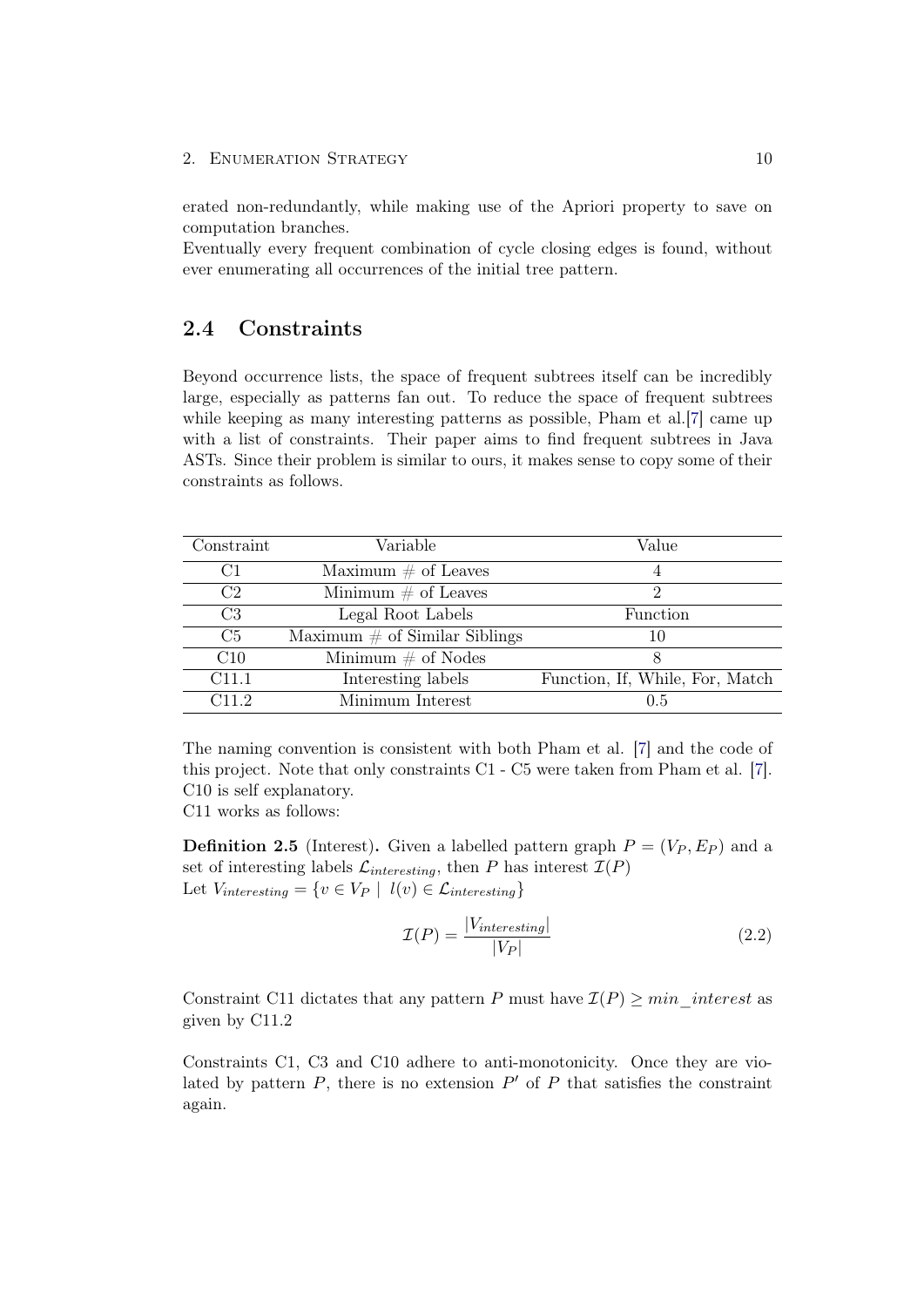## 2. ENUMERATION STRATEGY 11

This means that C1, C3, and C10 vastly improve computation speed, as they disqualify entire computation branches at once.

C11 is not completely compatible with the enumeration strategies presented so far. It is used as if it was anti-monotonic, as a tool to vastly decrease the size of the result space. But it is not anti-monotonic. To ensure that we loose as few patterns as possible, we use the heuristic of making all interesting labels lexicographically smaller than all other labels.

This flaw to minimum interest will become apparent in the results chapter.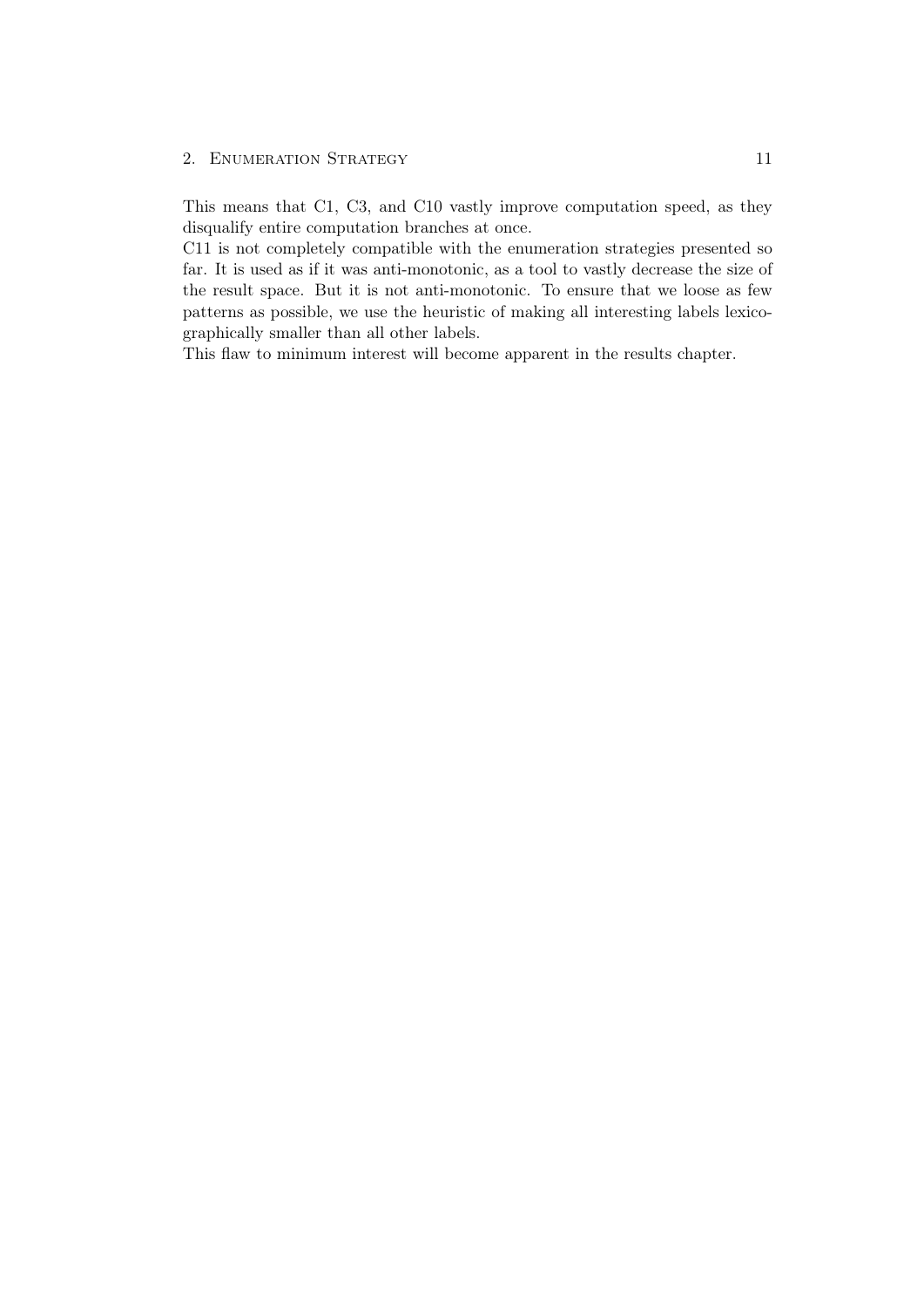# CHAPTER<sub>3</sub>

# <span id="page-16-0"></span>Frequency Computation

To compute the frequency of a pattern P in a graph database  $\mathcal{D} = \{G_1, G_2, ..., G_n\}$ we perform a subgraph isomorphism check on each  $G_i \in \mathcal{D}$ . This may seem like a brute force approach at first, but is actually asymptotically faster than tracking occurrences. This is because of the following problem:

# <span id="page-16-1"></span>3.1 Combinatorial Explosion of Occurrence Lists

## <span id="page-16-2"></span>3.1.1 The Advantages of Occurrence Lists

Occurrence lists make it very easy and elegant to expand patterns. Let  $P =$  $(V_P, E_P)$  be a pattern and L be the occurrence list of P.

When extending with a cycle closing edge, the benefits were already discussed in the previous chapter. To reiterate, we can compute all frequent extensions and their respective occurrence lists in  $O(|V_P|^2|L|)$ . Furthermore for each resulting pattern ( $P_{extended}, L_{extended}$ ) it holds that  $|L_{extended}| \leq |L|$ .

When extending with a node the results look polynomial as well:

We can compute all frequent extensions and their respective occurrence lists in  $\mathbf{O}(|V_P||F_1||L|)$  where  $F_1$  is the set of frequent labels. For each resulting pattern  $(P_{extended}, L_{extended})$  it holds that  $|L_{extended}| \leq |L| \cdot max\_deg$ .

This multiplicative factor comes from the fact that when extending with label  $x$ attached to node i and given occurrence  $\phi$ , there may be max deg neighbors of  $\phi(i)$  with label x, where max deg is largest out degree in the database. Each such neighbor constitutes a new occurrence  $\phi'$  spawning from  $\phi$ .

While all of the bounds above are polynomial, in practice, we are expanding patterns over and over.

With each expansion possibly adding a multiplicative term to the size of the occurrence list, the number of occurrence we have to track quickly balloons beyond a feasible size.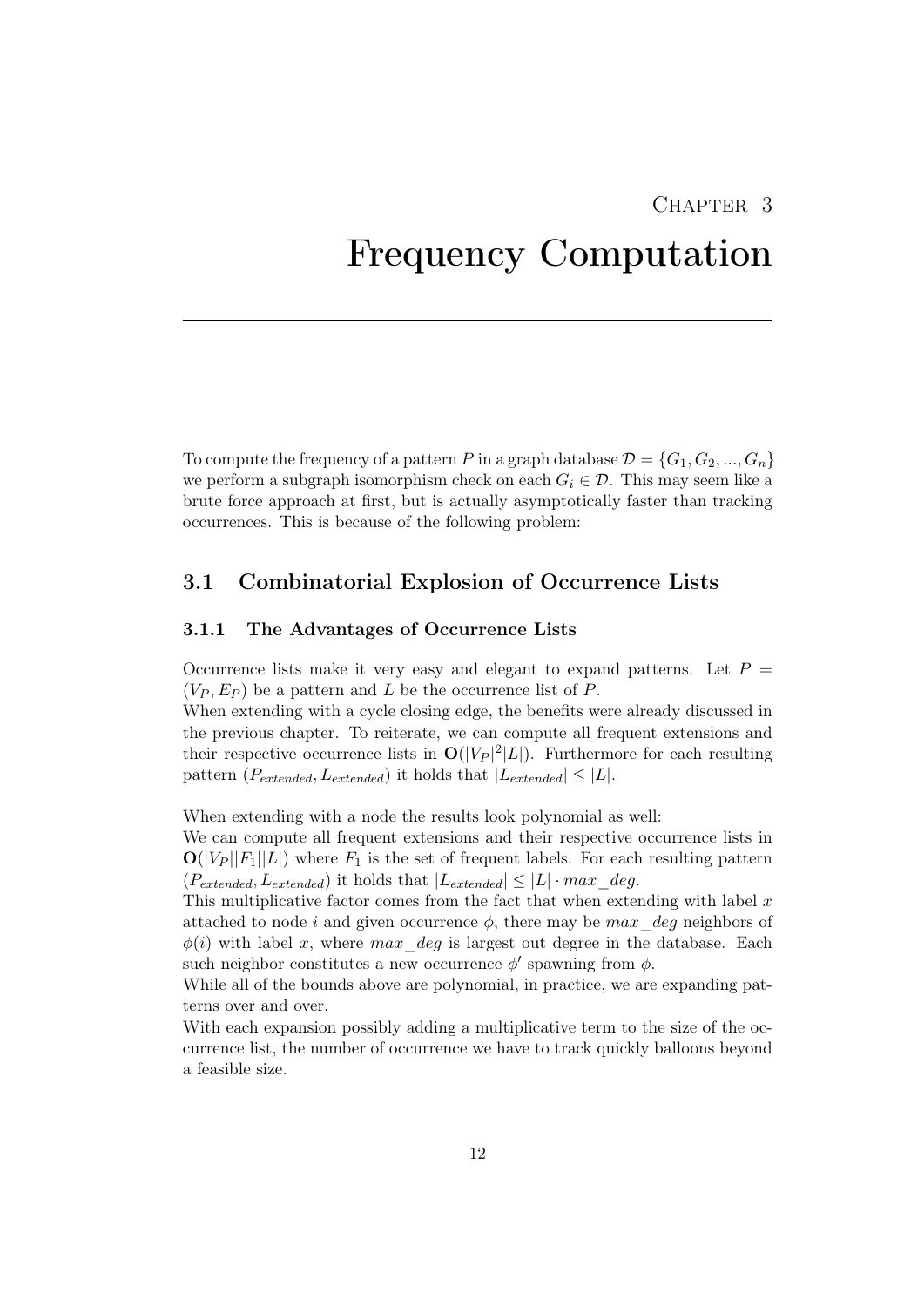

Figure 3.1: Example Graph G

Figure 3.2: Example Graph H

## <span id="page-17-0"></span>3.1.2 Example

Assume we have two wide fanning trees:  $G = (V_G, E_G) = (\{v_{root}\} \cup \{v_1, v_2, ..., v_k\}, \{(v_{root}, v_i) \ \forall i \in [1...k]\})$  $H = (V_H, E_H) = (\{v_{root}\} \cup \{v_1, v_2, ..., v_n\}, \{(v_{root}, v_i) \ \forall i \in [1...n]\})$ 

further assume that  $k \leq n$ ,  $l(v_{root}) = A$  and  $l(v_i) = B \ \forall i \in [1...m]$ . To track all occurrences of  $G$  in  $H$  is to find all edge- and label-preserving injections  $\phi: V_G \to V_H$ . It is easy to see that the number of ways to fit G in to H is  $\binom{n}{k}$  $\binom{n}{k}$ 

Assume now that we don't have G predefined and are instead enumerating all frequent subtrees in the graph database  $\mathcal{D} = \{H\}$  with min support = 1. Every graph G with  $1 \leq k \leq n$  will be frequent in this problem instance. Thus the total number of occurrences encountered during the mining process is

$$
\sum_{k=1}^{n} \binom{n}{k} = 2^{n} - 1\tag{3.1}
$$

With this worst case scenario established, we can say that the number of occurrences enumerated when mining with occurrences lists is  $o(2^n)$  where *n* is the number of nodes in the graph database.

This lower bound is enough to demonstrate the flaws of occurrence lists for the purposes of this thesis. But we conjecture without proof that this bound is in fact tight, i.e.  $\Theta(2^n)$ .

#### <span id="page-17-1"></span>3.1.3 Pruning as Solution

If we limit the width of candidate patterns as described in the Constraints section to 4, then the example above would only produce at most  $\binom{n}{4}$  $\binom{n}{4}$  occurrences. In this case the explosion of the occurrence list only depends on the database graph. One might be inclined to prune any database graph that produces too many occurrences.

This does in fact work in practice, but even with high  $min$  support (15%),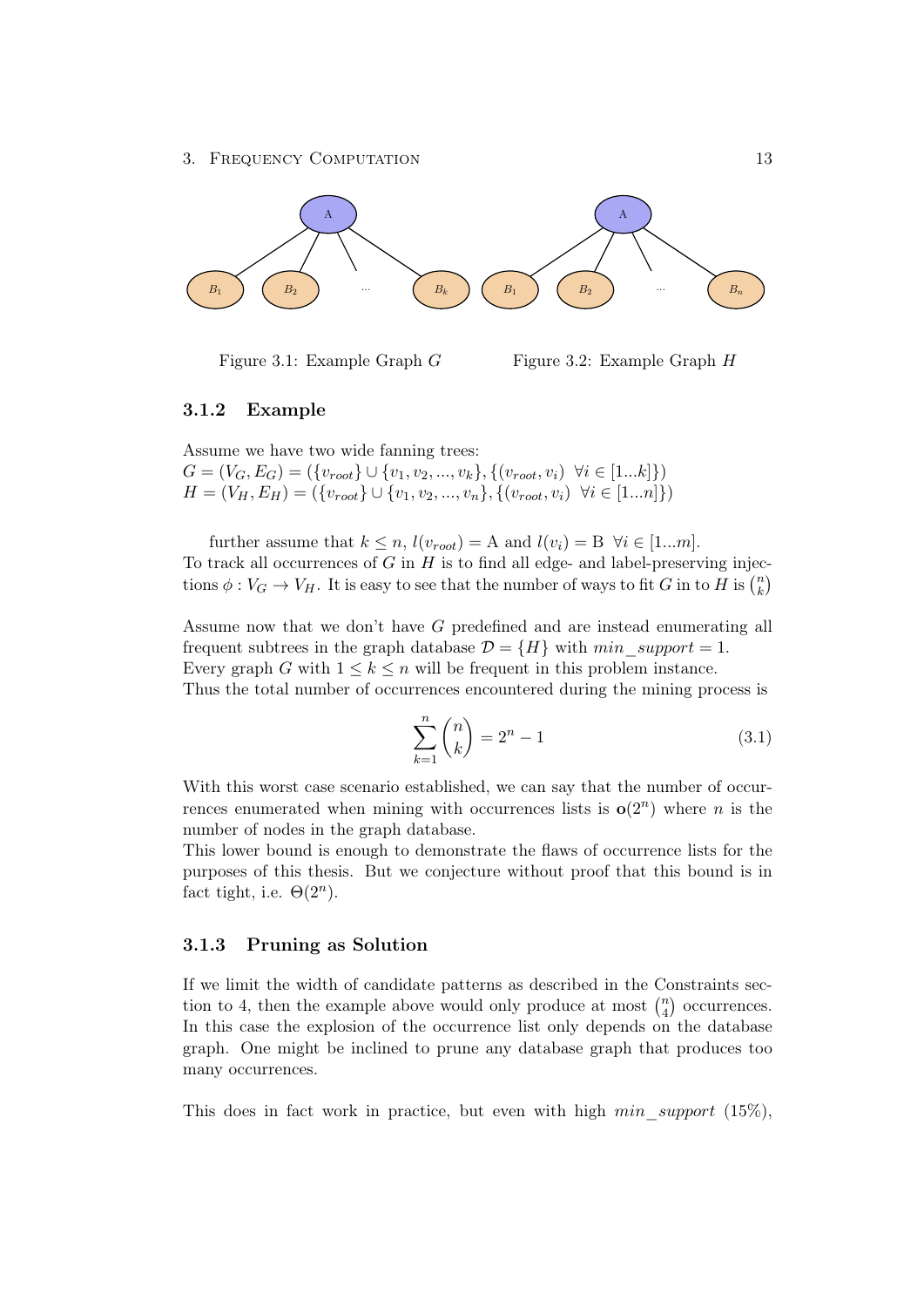and allowing up to  $10^6$  occurrences per graph, it still forces us to prune over  $25\%$ of the dataset.

We decided against this approach, instead working on an algorithm that could handle the full spectrum of SASTs.

## <span id="page-18-0"></span>3.1.4 Frequency Computation Without Occurrence Lists

The true solution to this problem is to compute the frequency of a pattern  $P$  in dataset D without computing all of its occurrences.

By the definition of frequency we do not care how often  $P$  appears in each graph  $G_i \in \mathcal{D}$ . It suffices to perform a subgraph isomorphism check and count the number of graphs for which  $P \preccurlyeq G_i$ .

We track for each pattern  $P$  which graphs it was not contained in. Once  $P$  is confirmed not to be contained in graph  $G_i$ , any extension  $P' \succcurlyeq P$  will also not be contained in  $G_i$ , due to the Apriori property:  $P \nless G_i \implies P' \nless G_i \forall P' : P \preccurlyeq P'$ This saves on expensive subgraph isomorphism checks.

# <span id="page-18-1"></span>3.2 Subgraph Isomorphism in Rooted Trees

## <span id="page-18-2"></span>3.2.1 Subtree Isomorphism Algorithm

For the following section let tree  $G = (V_G, E_G)$  be the pattern tree as we want to decide if G is contained in tree  $H = (V_H, E_H)$ . To check for subtree isomorphism we propose the Bottom-up Exlcusive-activations Subtree Isomorphism ChecK, or BeSick for short. It first divides the graph into levels, then starts from the bottom (the level furthest from the root) and proceeds upwards, level by level.

**Definition 3.1** (Activation). In BESICK a node<sub>H</sub>  $\in V_H$  is said to activate as  $node_G \in V_G$  iff the subtree rooted at  $node_H$  contains the subtree rooted at  $node_G$ .

With bottom-up execution we can assume that activations have been correctly computed for all children  $\mathcal{C}_H = \{c_{1_H}, c_{2_H}, ..., c_{m_H}\}\$  of node<sub>H</sub>. Let  $\mathcal{C}_G =$  ${c_1}_G, c_2_G, ..., c_{n_G}$  be the children of  $node_G$ . Each child might have multiple activations.

The subtree rooted at node<sub>H</sub> contains the subtree rooted at node<sub>G</sub>  $\iff \exists$  injection  $\psi : C_G \to C_H$  that respects activations:  $c_G \in activations[c_H] \ \forall (c_G, c_H) \in \psi$ 

In other words we need to find a way to choose a single activation for each child such that  $node_H$  has at least one child activated as  $c_{i_G}$  for each child  $c_{i_G}$  of  $node_G$ .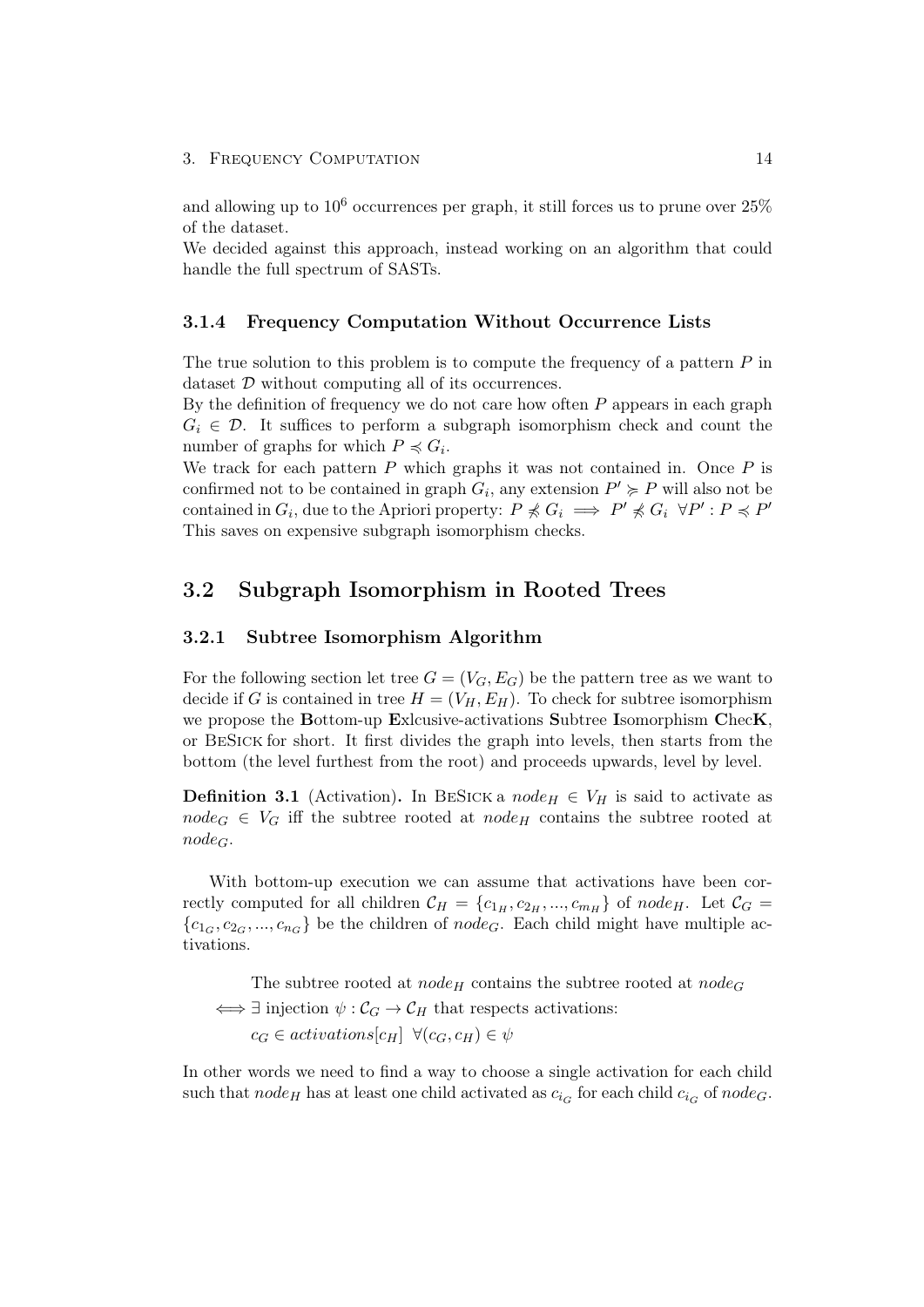Algorithm 1 BESICK Algorithm for solving  $G \preccurlyeq H$  with exclusive activation

```
function ISSUBTREE(G, H, exclusive-activations)divide graph into levels 0 ... L
   for l in [L, L-1, ..., 0] do
       for node<sub>H</sub> in levels<sub>H</sub>[l] do
           for node_G in G do
               if CANACTIVATE(node_H, node_G, exclusive-activations) then
                   activations[node_H].append(node_G)end if
           end for
           if actions[node_H] contains root_G then
               return true
           end if
       end for
   end for
   return false
end function
function \text{CANACTIVATE}(node_H, node_G, exclusive\text{ activations})if label(node_H) \neq label(node_G) then
       return false
   end if
   if node<sub>G</sub> in exclusive activations then
       if exclusive activations |node_G| == node_H then
           return true
       end if
       return false
   end if
   if node<sub>G</sub> is a leaf in G then
       return true
   end if
   requirements = {child<sub>G</sub> for all direct children of node<sub>G</sub> in G}
   activation providers = {child<sub>H</sub> for all direct children of node<sub>H</sub> in H}
   provided \text{activations} = \emptysetfor child_H of node<sub>H</sub> in H do
       for child<sub>G</sub> in activations[child<sub>H</sub>] do
                            \triangleright indicate that child<sub>H</sub> can fulfill requirement child<sub>G</sub>
           provided\_activations = provided\_activations \cup \{(child_H, child_G)\}end for
   end for
   V_b \leftarrow activation\;\;providers \cup requirementsE_b \leftarrow provided \text{ activations}bipartite graph \leftarrow (V_b, E_b)M \leftarrow FINDMAXIMALMATCHING(bipartite_graph)
   if |M| == |requirements| then
       return true
   end if
   return false
end function
```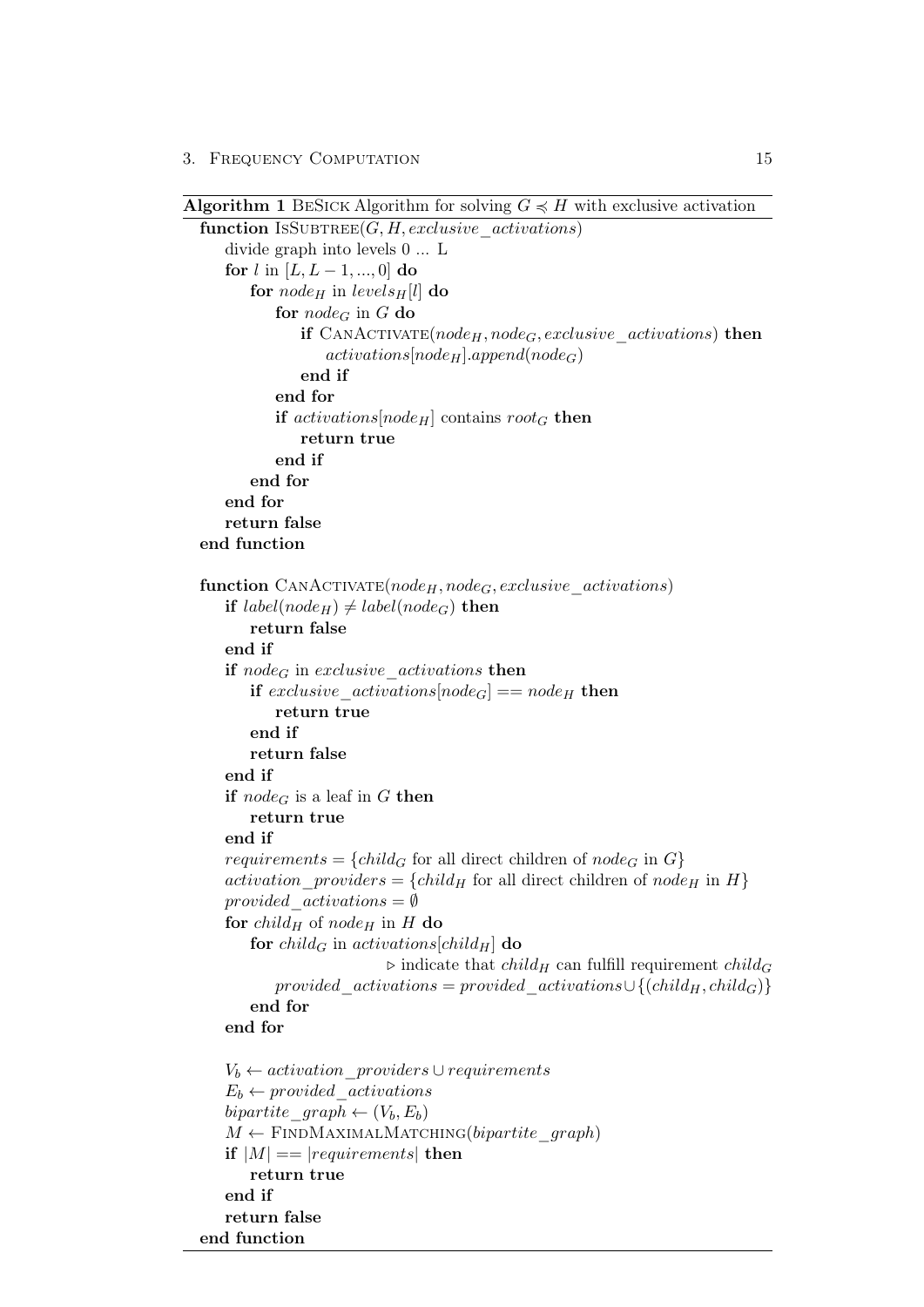This assignment can be found with a maximal matching algorithm. If the maximal matching M covers all children of  $node_G$ , then M forms an injection and the above condition is met.



Figure 3.3: Example graph G with ids and requirements

Figure 3.4: Example graph H with activations

## <span id="page-20-0"></span>3.2.2 Exclusive Activations

The exclusive activations parameter is a partial mapping  $\chi : V_G \to V_H$  that must be a part of any injection (occurrence) used to confirm subtree isomorphism. This is easy to enforce by only allowing  $n_H$  to activate as  $n_G$ . The ability to provide partial mappings will be crucial for mining cycle closing edges later.

## <span id="page-20-1"></span>3.2.3 Runtime

We examine the pseudocode for BeSick :

Since each node in H can only be in one level of  $levels_H$ , the first two for loops in total iterate once over all nodes in  $H$ . Therefore CANACTIVATE is called  $\mathbf{O}(|V_H||V_G|)$  times. Ford-Fulkerson algorithm [\[8\]](#page-32-8) can find a maximal bipartite matching in  $\mathbf{O}(|V_b||E_b|)$  for a bipartite graph  $G_b = (V_b, E_b)$ .

**Theorem 3.2** (Subgraph Isomorphism Runtime). BESICK terminates in  $O(|V_H|^2|V_G|)$ 

*Proof.* Given the analysis above we can say that for two nodes  $n_G \in G$  and  $n_H \in H$  the bipartite graph  $B = (V_B, E_B)$  used to find a maximal matching will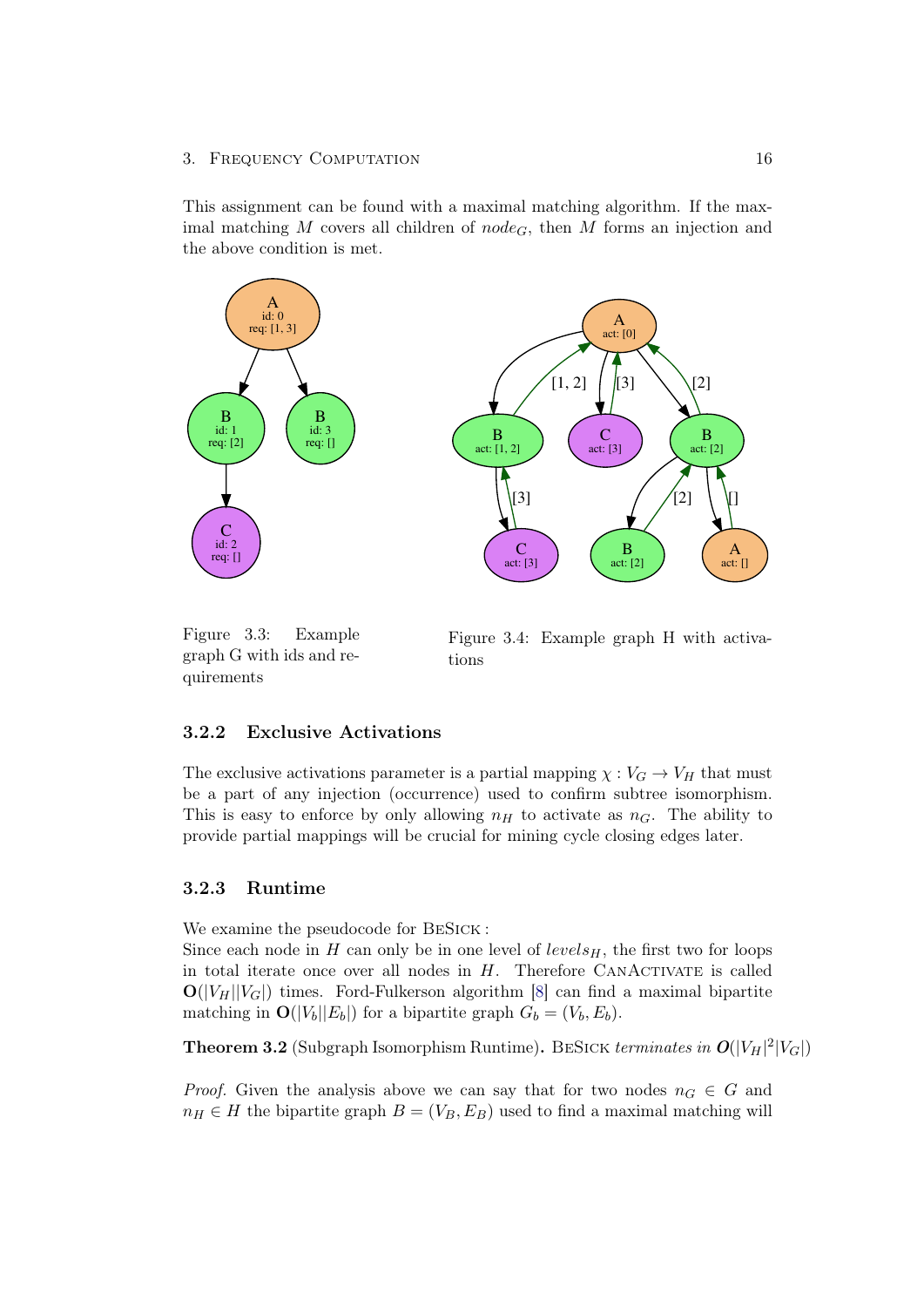have  $|V_B| = deg(n_G) + deg(n_H)$ . Due to its bipartite nature we also know that  $|E_B| \leq deg(n_G)deg(n_H)$ . We can then determine the runtime:

$$
\mathbf{O}\bigg(\sum_{L_i \in levels_H} \sum_{n_H \in L} \sum_{n_G \in G} |V_B||E_B|\bigg) \tag{3.2}
$$

$$
\leq \mathbf{O}\bigg(\sum_{L_i \in levels_H} \sum_{n_H \in L} \sum_{n_G \in G} (deg(n_G) + deg(n_H))(deg(n_G)deg(n_H))\bigg) \tag{3.3}
$$

$$
= \mathbf{O}\bigg(\sum_{L_i \in levels_H} \bigg(\sum_{n_H \in L} \sum_{n_G \in G} deg(n_G)deg(n_H)^2 + \sum_{n_H \in L} \sum_{n_G \in G} deg(n_G)^2 deg(n_H)\bigg)\bigg)
$$

$$
\leq \mathbf{O}\bigg(\sum_{L_i \in levels_H} \left( |V_G| \sum_{n_H \in L} deg(n_H)^2 + |L_{i+1}| \sum_{n_G \in G} deg(n_G)^2 \right)\bigg) \tag{3.4}
$$

$$
\leq \mathbf{O}\bigg(\sum_{L_i \in levels_H} \left( |V_G||L_{i+1}|^2 + |L_{i+1}||V_G|^2 \right) \bigg) \tag{3.5}
$$

$$
\leq \mathbf{O}\left(|V_G||V_H|^2 + |V_G|^2|V_H|\right) \tag{3.6}
$$

$$
\leq \mathbf{O}\left(|V_G||V_H|^2\right) \tag{3.7}
$$

Note that [3.7](#page-21-2) holds because  $0 \leq |V_G| \leq |V_H|$ 

<span id="page-21-2"></span> $\Box$ 

# <span id="page-21-0"></span>3.3 Recovering Occurrence List

Occurrence list mining algorithms know all occurrences of a pattern by updating the list as the pattern grows step by step. When given just graphs  $G$  and  $H$  it is considerably more difficult to find all occurrences of  $G$  in  $H$ . The algorithm above can be modified to enumerate all occurrences. We propose BeSwole , the Bottom-up Exlcusive-activations Subtree isomorphism With Occurrence Lazy-Enumeration.

Analyzing the exact runtime is of little use when the algorithm can produce an output exponential in the size of the input. But BeSwole can compute the next occurrence in polynomial time, and will enumerate all occurrences eventually.

## <span id="page-21-1"></span>3.3.1 Enumerating All Possible Solutions

While BESICK is content with finding a single way for  $node_H$  to activate as  $node_G$ , BeSwole must find all possible ways. This means finding all maximal matchings of the bipartite graph constructed by BeSick .

To do this we use the algorithm proposed by Uno [\[9\]](#page-32-9), which can enumerate all maximal matchings in  $O(mn^{\frac{1}{2}} + nN_m)$  where  $N_m$  is the number of maximal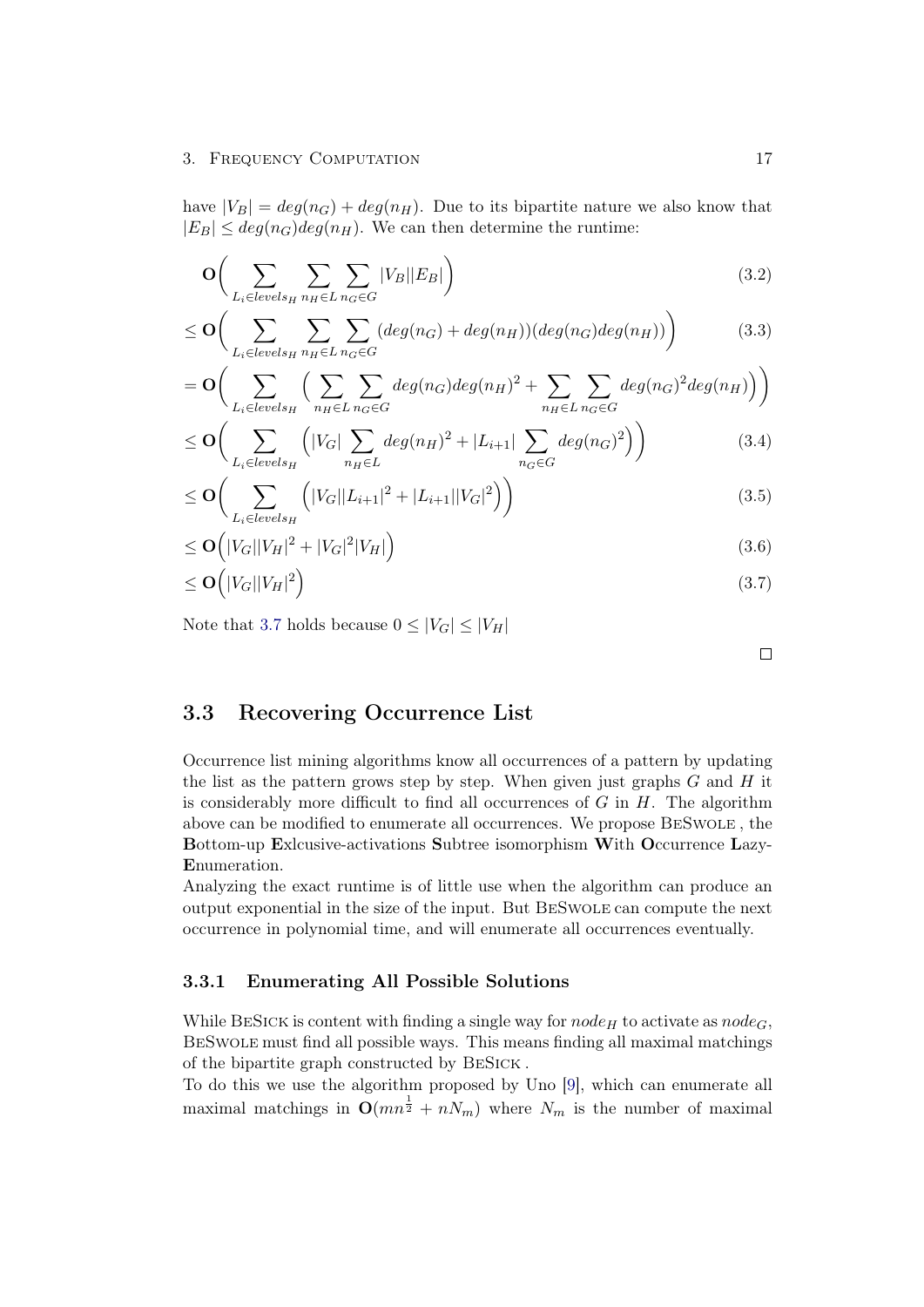matchings.

For the implementation we used the Python implementation by Jason [\[10\]](#page-32-10).

## <span id="page-22-0"></span>3.3.2 Enumerating All Matching Combinations

To obtain all occurrences we must proceed recursively. Assume  $n_H$  activates as  $n<sub>G</sub>$ . Without loss of generality, we will treat occurrences as sets of tuples. The goal is to compute all occurrences of the subtree rooted at  $n<sub>G</sub>$  in the subtree rooted at  $n_H$ , denoted as  $\Phi_{n_H,n_G} = {\phi_{n_H,n_G}^{(1)}, \phi_{n_H,n_G}^{(2)}, ..., \phi_{n_H,n_G}^{(N_{occs})}}$ 

If  $n_G$  is a leaf then there is only one mapping:  $\Phi_{n_H,n_G} = \{(n_H,n_G)\}\$ 

Else we need to compute all maximal matchings of size  $|children(n_G)|$ :  $\mathcal{M}_{max} = \{M_1, M_2, ..., M_m\}$ . Each matching  $M_i = \{(c_H, c_G) : c_H \in children(n_H), c_G \in children(n_G)\}\$ is itself an injection  $children(n_H) \rightarrow children(n_G)$ 

$$
\begin{split} \Phi_{n_H, n_G} = \bigcup_{M_j \in \mathcal{M}_{max}} & \Big( \{ (n_H, n_G) \} \cup \phi' \\ & \forall \phi' \in \text{ALLCOMBINATIONS} \big( \big\{ \Phi_{c_H^{(1)}, c_G^{(1)}}, \Phi_{c_H^{(2)}, c_G^{(2)}}, ..., \Phi_{c_H^{(k)}, c_G^{(k)}} \big\} \big) \Big) \end{split}
$$

Where  $M_j = \{ (c_H^{(1)}, c_G^{(1)})$  $(c_H^{(1)}), (c_H^{(2)}, c_G^{(2)})$  $(c_G^{(2)}),..., (c_H^{(k)},c_G^{(k)})$  $E_G^{(\kappa)}\}$ .

As you can see the AllCombinations output alone can contain an exorbitant amount of elements. Explained intuitively, for every way to match  $n_H$  to its children, we output every combination of ways those children can match to their own subtrees.

This is a recursive definition of all possible edge- and label-preserving mappings in  $\Phi_{n_H, n_G}$ . In the case of trees, all these mappings will be injections. Since the algorithm is implemented according to this recursive definition we will not argue the correctness of BeSwole any further.

### <span id="page-22-1"></span>3.3.3 Lazy evaluation

Amazingly, all of the recursive elements of BeSwole can be implemented using lazy evaluation.

- Uno [\[9\]](#page-32-9) can lazily compute the next maximal matching in  $O(mn^{\frac{1}{2}} + n)$
- To produce the next occurrence we need at most  $O(|V_H|)$  new maximal matchings
- We can lazily enumerate all combinations of a list of lazy evaluated lists L. Computing the next element in the worst case scenario takes  $O(|\mathbb{L}|)$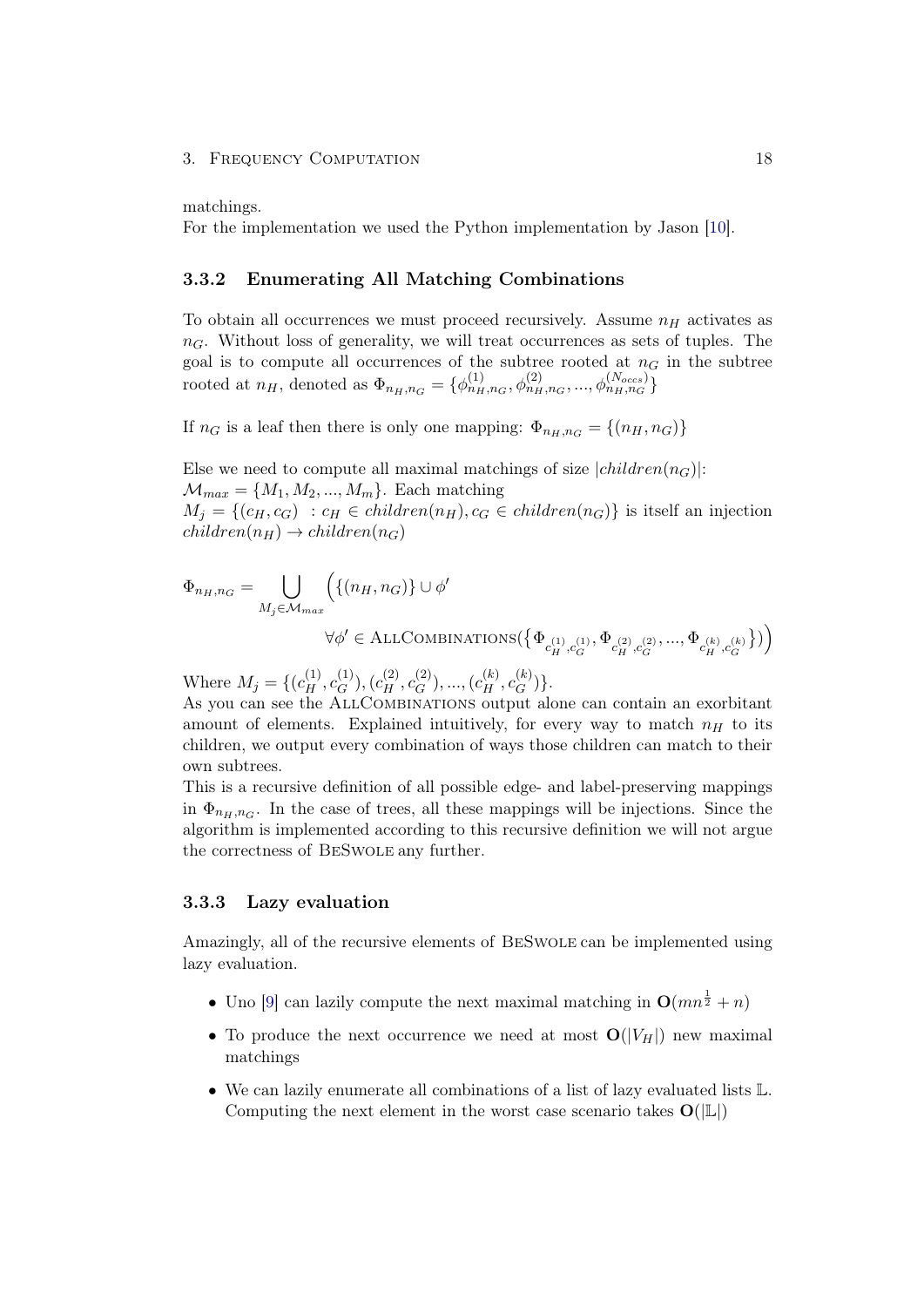The upper bounds given above are very generous and could likely be tighter. But they show that BeSwole is able to not just enumerate all occurrences, but always produce the next occurrence in polynomial time. In other words, BeSwole is an enumeration algorithm with polynomial delay, as defined by [\[11\]](#page-32-11).

# <span id="page-23-0"></span>3.4 Subgraph Isomorphism in Directed Acyclic Graphs

The algorithms presented above can also be used to check if a tree G is contained in a DAG  $H$ . However both algorithms treat merging branches as if they duplicated the merge point and the subtree rooted there. In practice this means that means that BeSick will sometimes produce false positives.

## <span id="page-23-1"></span>3.4.1 Phantom Occurrences

**Definition 3.3** (Phantom Occurrence). A phantom occurrence of  $G = (V_G, E_G)$ in  $H = (V_H, E_H)$  is a mapping  $\phi: V_G \to V_H$  that preserves labels and edges, but is not injective.

If such a mapping exists, then BESICK will return **true**, even if  $G \nless H$ . To catch this one-sided error we can use BeSwole to enumerate all occurrences, and check if they are injective. Once the first injective occurrence is found we can determine that  $G \preccurlyeq H$  and we can stop the enumeration.

The downside of this approach is that in the worst case we must enumerate the entire occurrence list, which may be very large.

## <span id="page-23-2"></span>3.4.2 Working With Cycle Closing Edges

We use exclusive activations to simulate cycle closing edges. As previously stated, exclusive enumerations allow us to force certain nodes in H to activate as certain nodes in G.

When mining for cycle closing edges, a pattern  $P = (T, E)$  is given by its tree pattern  $T = (V_T, E_T)$ , and a list of cycle closing edges E.

**Definition 3.4** (Edge Occurrence). Given pattern  $P = (T, E)$  and graph  $G =$  $(V_G, E_G)$  We define an edge occurrence as an injection  $\psi : E \to E_G$  such that there exists an occurrence of T in G that  $\psi$  is compatible with. More precisely, for any occurrence  $\phi: V_T \to V_G$ , it holds that  $\psi((u_T, v_T)) = (u_G, v_G) \Rightarrow \phi(u_T) =$  $u_G \wedge \phi(v_T) = v_G \ \forall (u_T, v_T) \in E.$ 

As you can see by the definition above, such an edge occurrence can be expressed as a list of exclusive activations.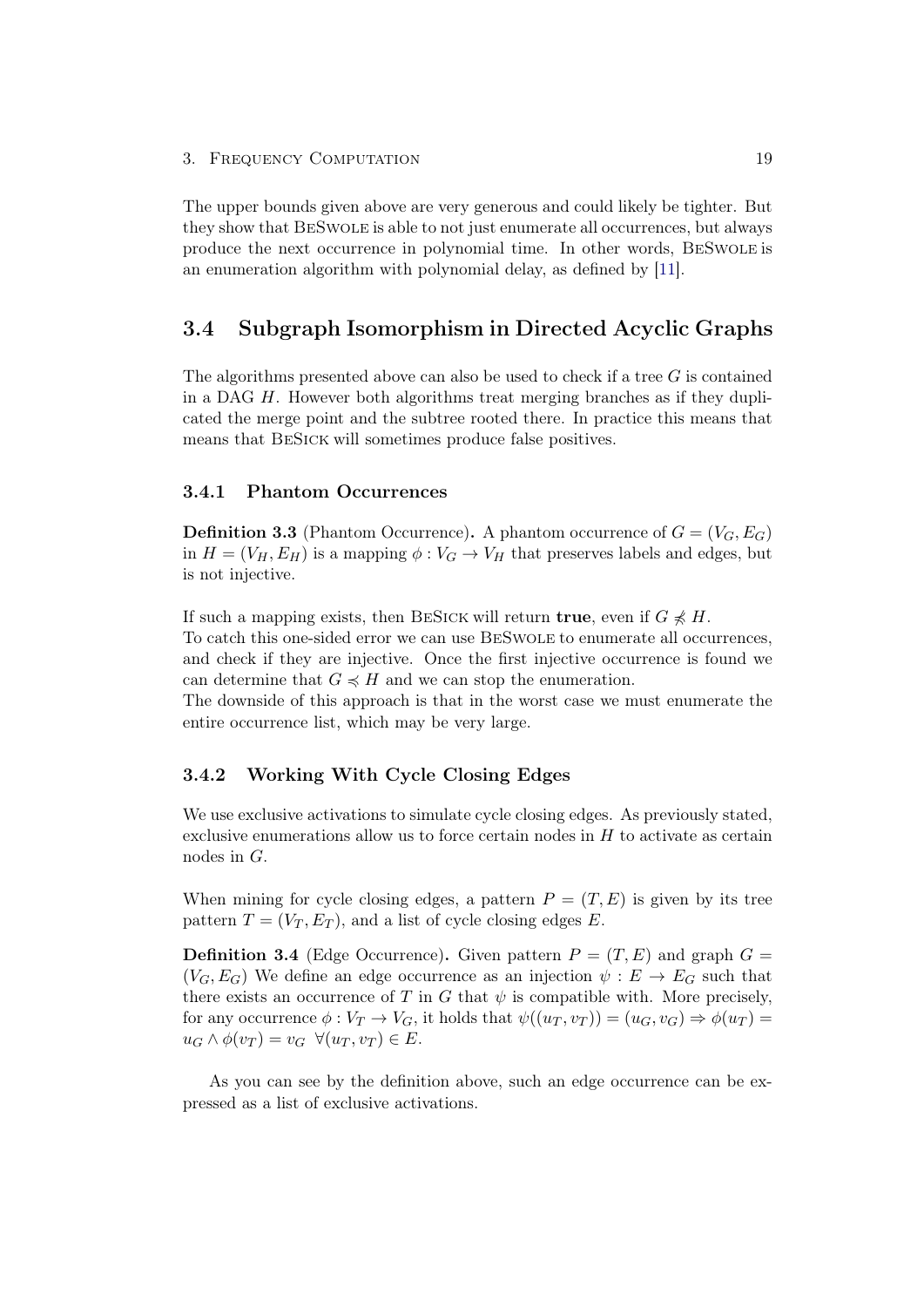With this system we can track all ways the cycle closing edges can map to edges in the graph. Sadly this once again means we are back to tracking occurrences, however this form of occurrence list is significantly smaller than the complete occurrence list of the pattern graph.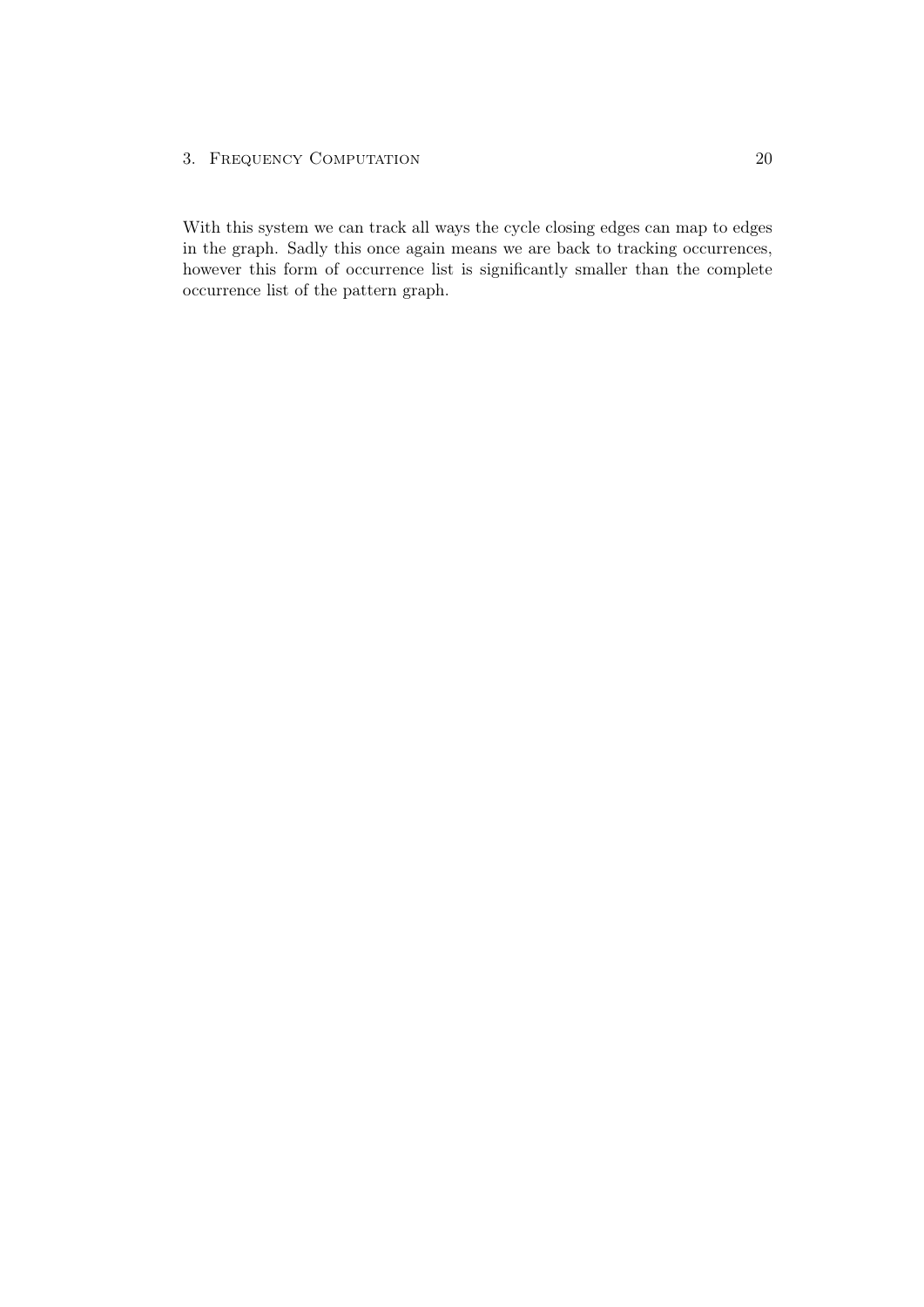# CHAPTER<sub>4</sub>

# Mining Strategy

# <span id="page-25-1"></span><span id="page-25-0"></span>4.1 Optimistic Mining

## <span id="page-25-2"></span>4.1.1 Large Pattern Heuristic

Let us revisit the example from [3.1.2.](#page-17-0) In this worst case scenario, the number of occurrences is  $\binom{n}{k}$  $\binom{n}{k}$  where k is the width of the pattern and n is the width of the graph.  $\binom{n}{k}$  $\binom{n}{k}$  reaches its maximum at  $k = \frac{n}{2}$  $\frac{n}{2}$  and decreases back to 1 as you get further away from that point.

Based on this we conjecture that as patterns are grown, their occurrence count tends to increase quickly, but eventually decreases again. If we somehow manage to mine only large patterns, then checking frequency with occurrence lists could be feasible.

## <span id="page-25-3"></span>4.1.2 Double Checking

We optimistically mine for frequent subtrees in SASTs, using BeSick for frequency computation. This can produce phantom patterns that are wrongfully considered frequent. Constraints are used to output only patterns with 8 or more nodes. BeSwole is then used to double check the frequency of these patterns.

## <span id="page-25-4"></span>4.1.3 Performance

In theory optimistic mining could produce an exorbitant amount of phantom patterns, that are not actually frequent in the dataset. However in practice our dataset is so similar to a tree-only dataset that BESICK is rarely wrong and there are very few phantom patterns.

This second step however still comes with a large computational cost.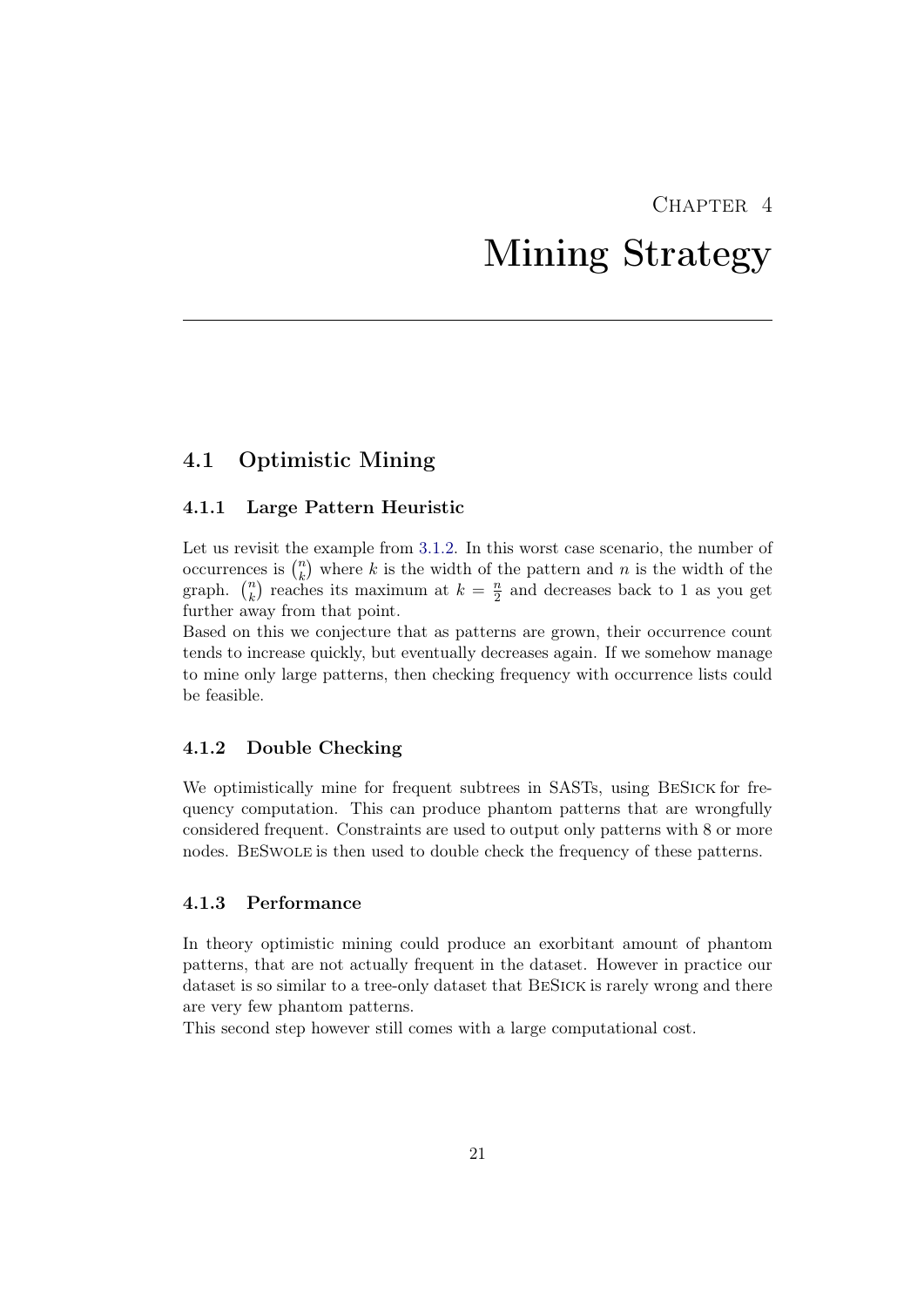# <span id="page-26-0"></span>4.2 Refinements

Borrowing the term from the terminology of Gaston [\[5\]](#page-32-5), refining refers to the process of adding cycle closing edges to patterns.

Once we have mined frequent tree patterns for some minimum support  $s_{min}$ , we can then mine for frequent refinements with minimum support  $s'_{min} \leq s_{min}$ .

Lowering the support value is useful since the resulting DAG patterns tend to be far less frequent than the trees patterns they are based on.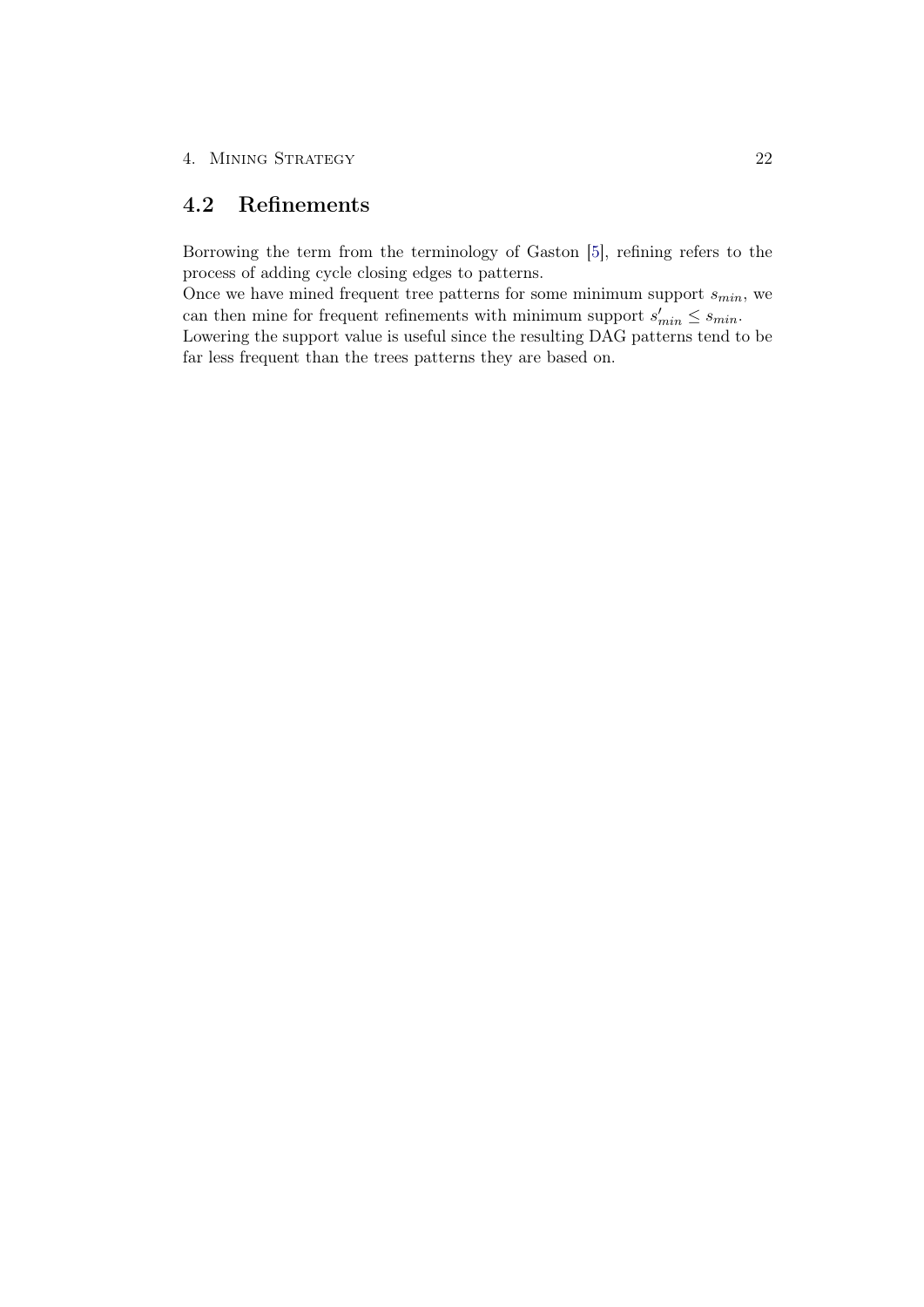# CHAPTER 5 Results

# <span id="page-27-1"></span><span id="page-27-0"></span>5.1 Termination

The biggest accomplishment of our method is that it terminates on a very large and uncontrolled dataset of directed acyclic graphs. Any algorithm that relies on occurrence tracking would encounter a wide fanning graph very soon, and get hung up enumerating its occurrences until the memory or time limit is exceeded.

# <span id="page-27-2"></span>5.2 Statistical

We ran our method with minimum support values of 10%, 15% and 20%. The setup with 5% did not terminate within the given computation time (7 days), but we can extract information from the other three runs.

We also analyze the frequencies of each label in the patterns found. From this we conclude that interesting labels are generally very rare in patterns of such high support values.

# <span id="page-27-3"></span>5.3 Minimum Interest Constraint

Setups with a minimum interest constraint set to  $50\%$  were run using  $min$  support values  $5\%, 4\%, 3\%, 2\%, 1\%$ . Curiously the  $4\%$  run terminated in time, finding only 900 patterns, while all other runs found over 4700 patterns and exceeded the maximum computation time (7 days).

This indicates that the minimum interest constraint interferes with the enumeration strategy far more than expected. In essence this constraint removes completeness guarantees from the canonical rightmost path extension strategy. It may disqualify a pattern from being extended even if that pattern is the only one that can be extended into several interesting patterns later down the line.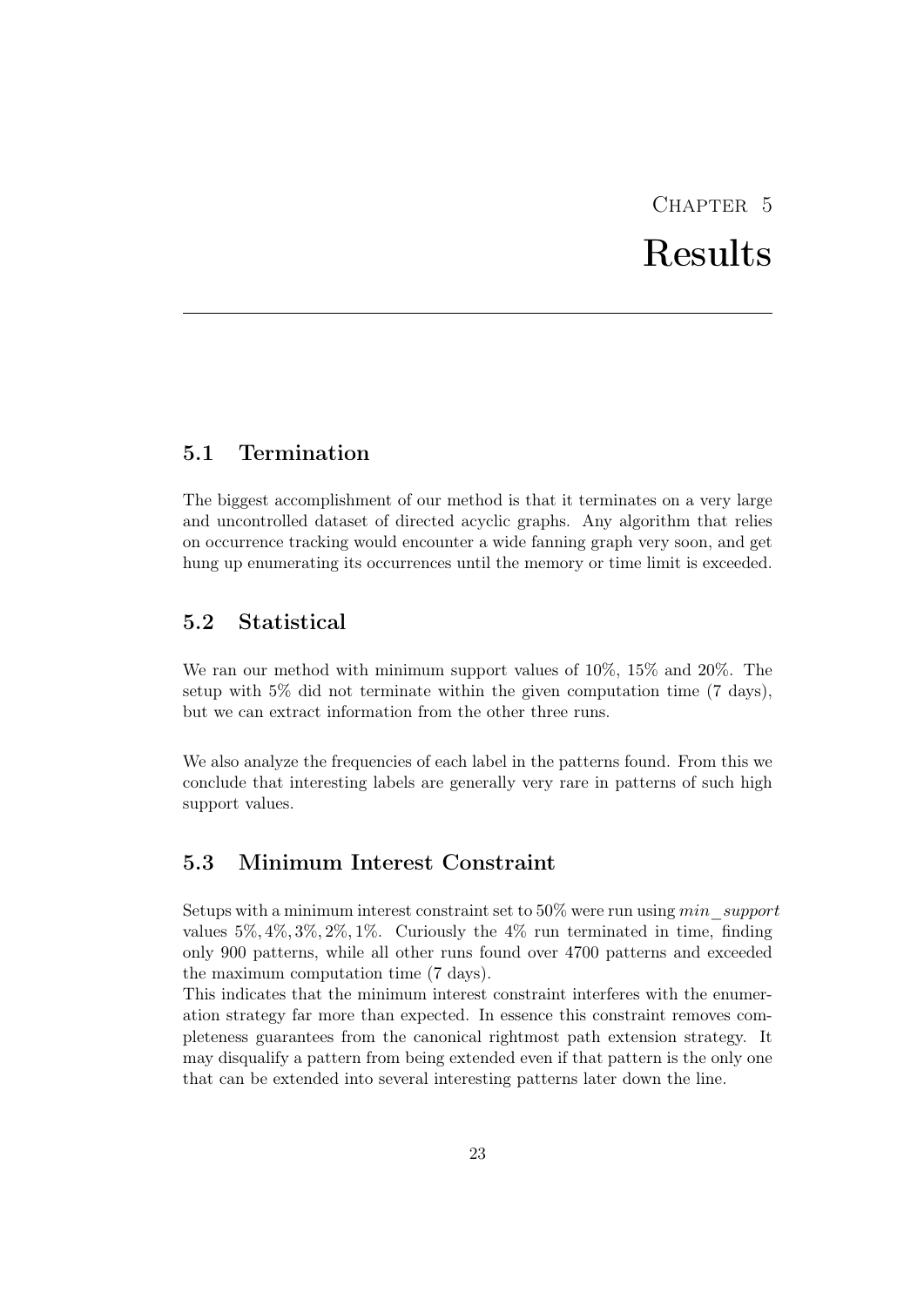## 5. Results 24



Figure 5.1: Number of patterns found



Figure 5.2: Sizes of patterns found



Figure 5.3: Frequency of labels in the found patterns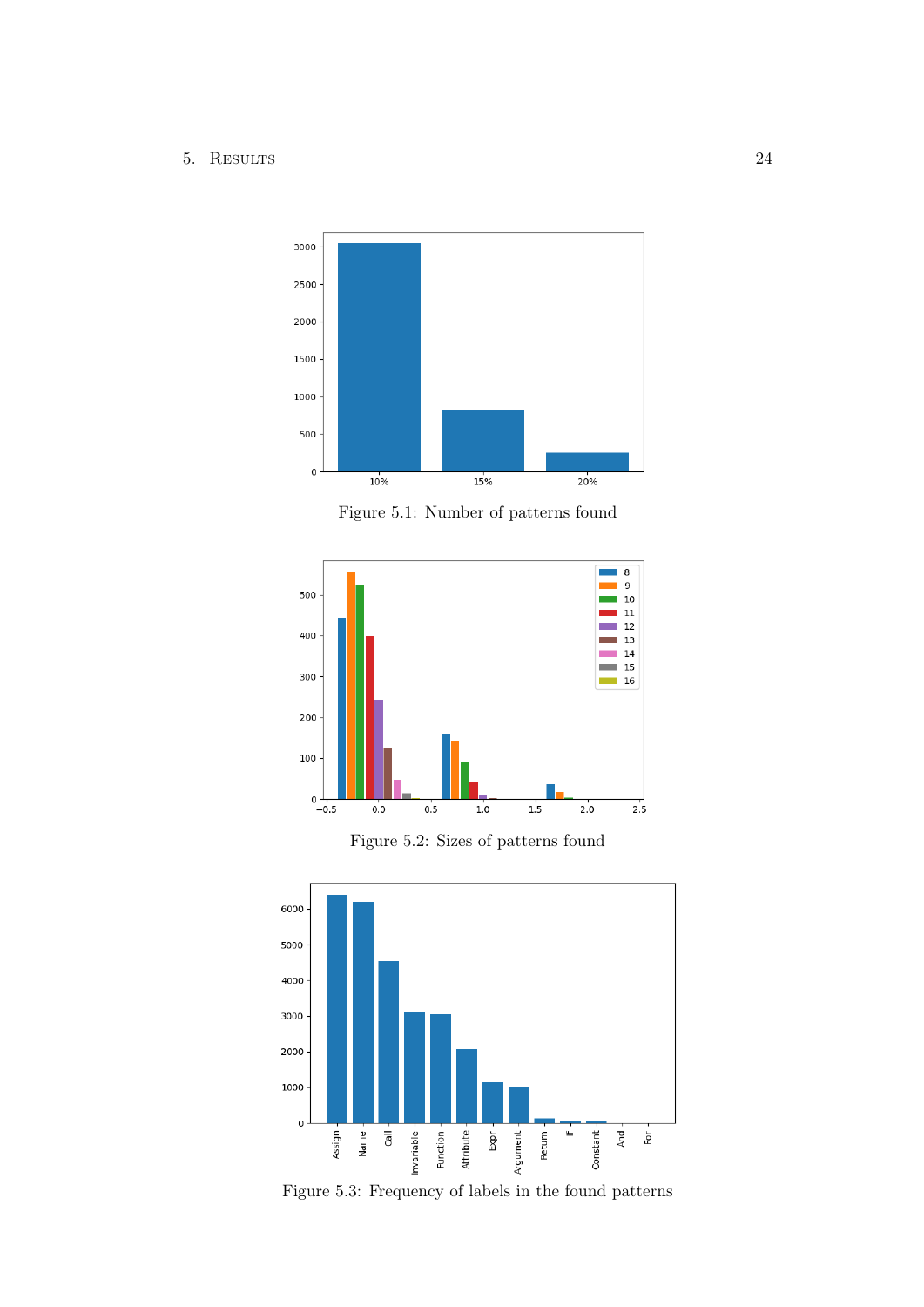## 5. Results 25

As mentioned earlier we took steps to mitigate this problem but it seems to have helped very little.

# <span id="page-29-0"></span>5.4 Refined Patterns

While we made strides in mining patterns from this dataset, in practice the final step of adding cycle closing edges is still computationally expensive. It takes roughly 2 hours on all 20 cores of a Dual Deca-Core Intel Xeon E5-2690 v2, as well as 200 Gigabytes of memory to mine refinements for a single pattern.

Because of limited resources we cannot perform this operation for all the mined patterns, but here are a few hand-picked examples. The support values used were 10% for the initial mining step, and 0.5% for the refinement mining step.

# <span id="page-29-1"></span>5.5 Comparison to Other Methods

## <span id="page-29-2"></span>5.5.1 Finding More Interesting Patterns

We have proposed a traditional graph mining approach to mining ASTs with added semantic information. Allamanis et al. [\[12\]](#page-33-0) use a process they call coiling, which is similar to the implementation of SASTs used in this thesis. They use probabilistic tree grammars instead of full graph pattern mining and manage to find more interesting patterns while bypassing the issues of graph pattern mining.

The same can be said about the work of Sivaraman et al. [\[13\]](#page-33-1), who used a more complex process to add semantic information. They call this process dataflow augmentation and their mining approach once again foregoes graph mining in favor of non-parametric Bayesian methods.

It must be noted that these methods restrict themselves only to loop-level graphs, a further simplification to function-level graphs used by our method.

## <span id="page-29-3"></span>5.5.2 Advantages

Our algorithms are not dependent on the exact implementation of SASTs. As long as the representation is a connected DAG, our methods will be compatible. The results, and specifically the amount of phantom patterns found, will come down to the specific implementation of SASTs.

With the two-step mining approach it is possible to avoid some of the workload of the second step by filtering for interesting patterns as an intermediate step.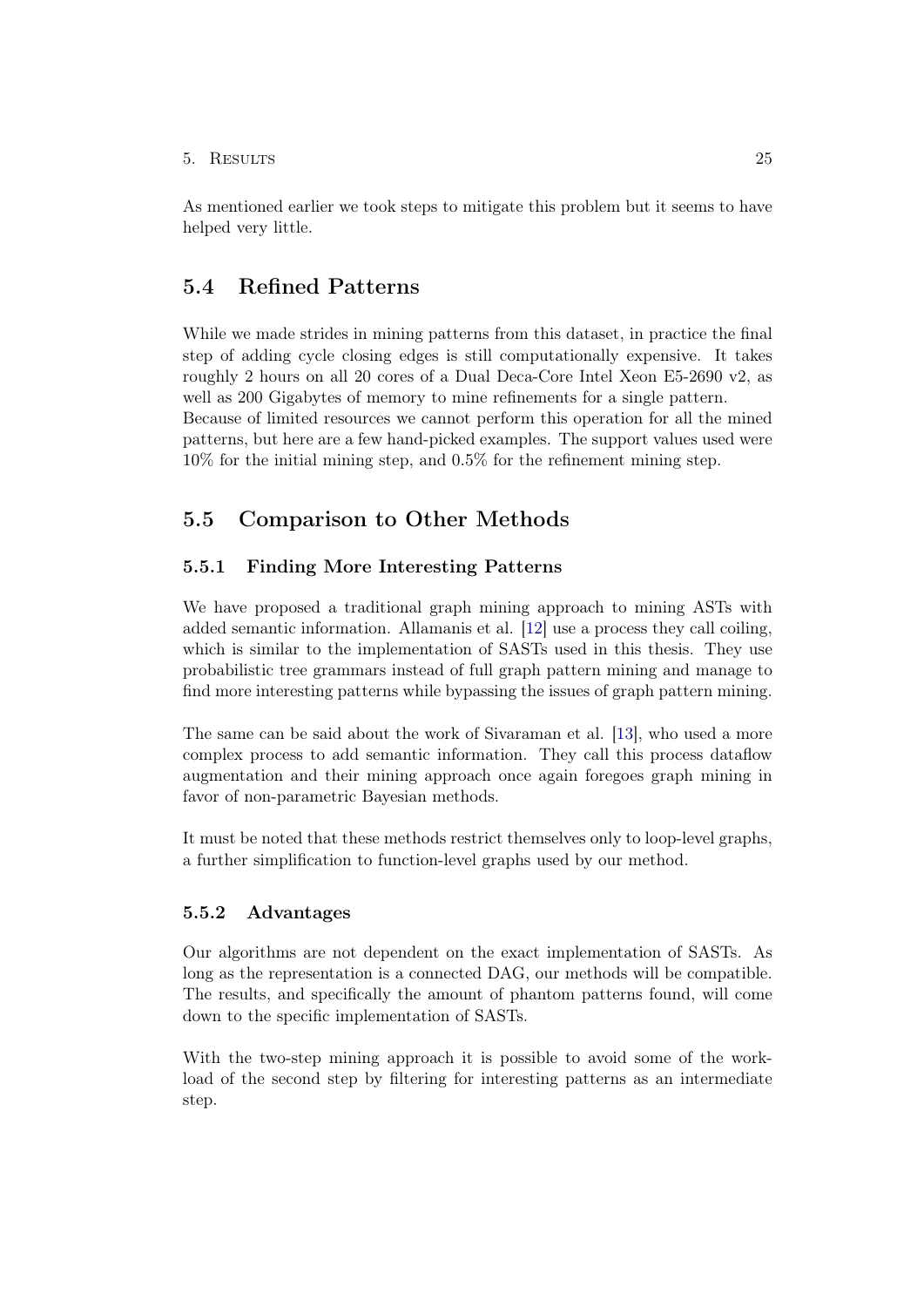

Figure 5.4: Some hand picked interesting patterns.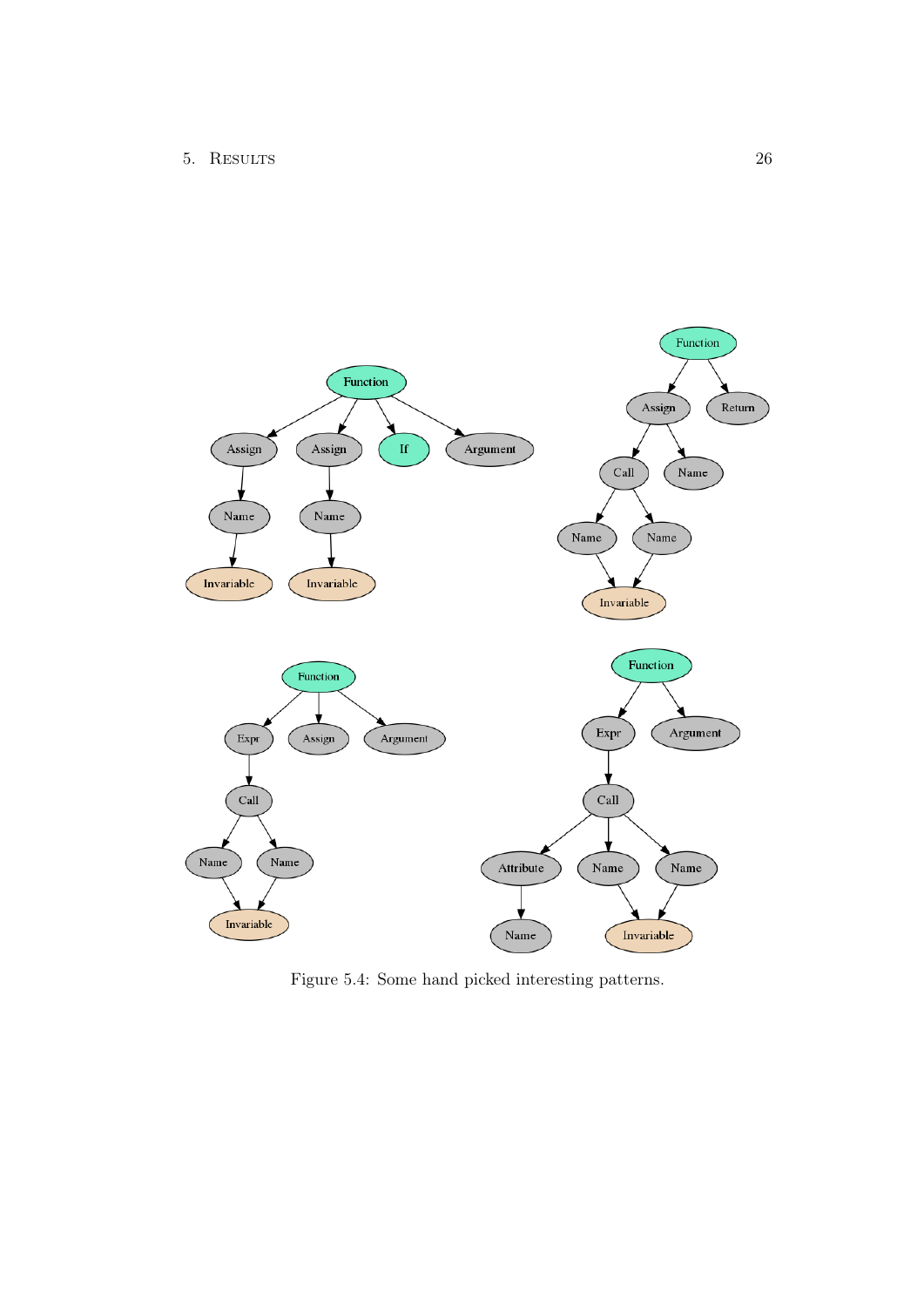## 5. Results 27

## <span id="page-31-0"></span>5.5.3 Future work

To improve upon our method, one could implement a more advanced enumeration strategy for the first mining step.

Also given a specific implementation of SASTs, one might come up with a specialized version of our method that handles that implementation more efficiently.

However there will always be one bottleneck to traditional graph pattern mining approaches: How well are we able to define what makes a pattern "interesting" by constraints and parameters.

For this reason alone it may be beneficial to use graph neural networks for such applications in the future.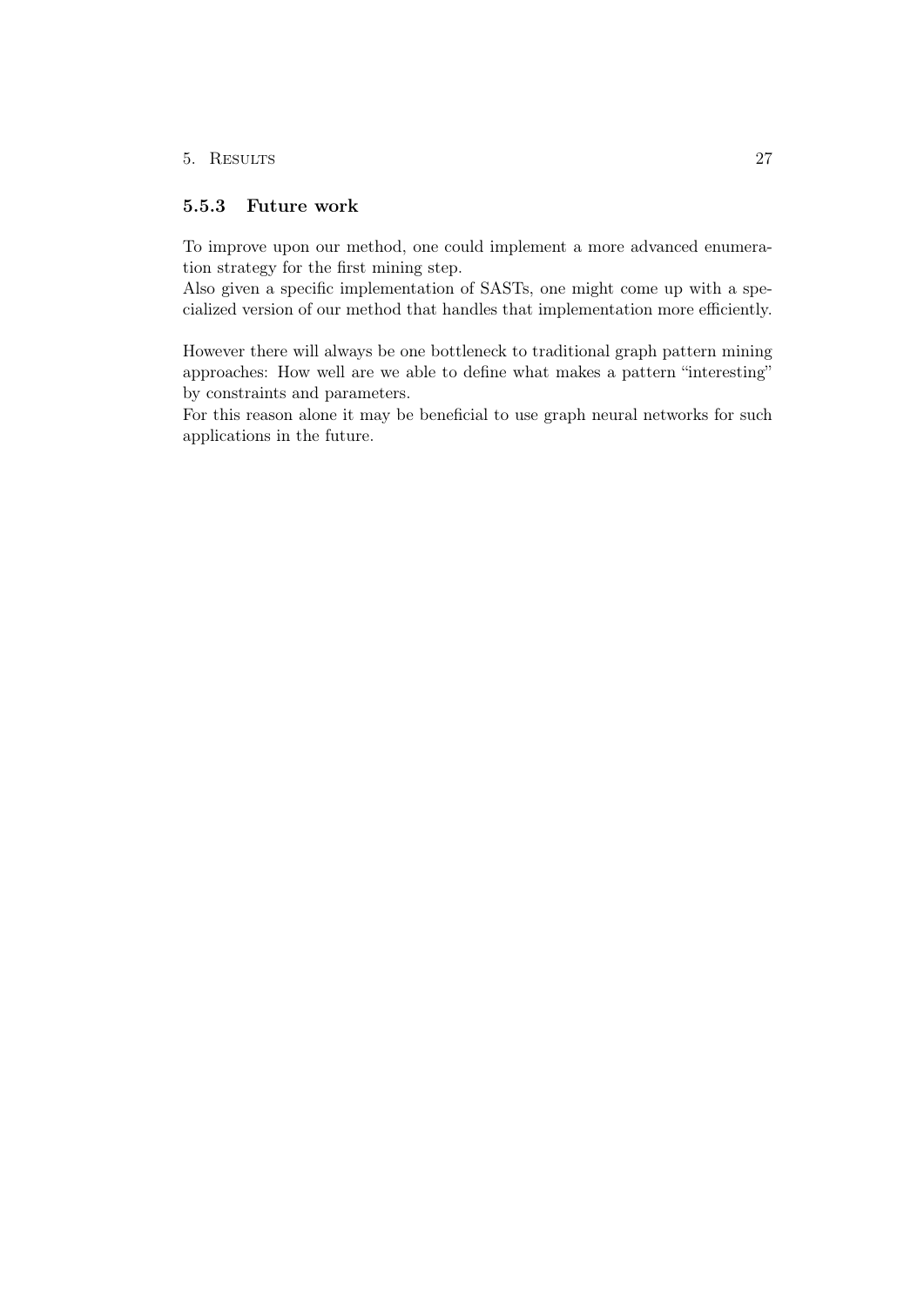# Bibliography

- <span id="page-32-1"></span><span id="page-32-0"></span>[1] M. J. Zaki, "Efficiently mining frequent embedded unordered trees," Fundamenta Informaticae, vol. 66, no. 1-2, pp. 33–52, 2005.
- <span id="page-32-2"></span>[2] D. W. Matula, "Subtree isomorphism in  $\alpha$  (n5/2)," in Annals of Discrete Mathematics. Elsevier, 1978, vol. 2, pp. 91–106.
- <span id="page-32-3"></span>[3] P. Olivares, R. Pagli, F. Luccio, A. Enriquez, P. Rieumont, and L. Pagli, "Bottom-up subtree isomorphism for unordered labeled trees," 07 2004.
- <span id="page-32-4"></span>[4] D. E. (https://cstheory.stackexchange.com/users/95/david eppstein), "Is dag isomorphism np-c," Theoretical Computer Science Stack Exchange, uRL:https://cstheory.stackexchange.com/q/25976 (version:  $2017-12-24$ ). [Online]. Available: <https://cstheory.stackexchange.com/q/25976>
- <span id="page-32-5"></span>[5] S. Nijssen and J. N. Kok, "A quickstart in frequent structure mining can make a difference," in Proceedings of the tenth ACM SIGKDD international conference on Knowledge discovery and data mining, 2004, pp. 647–652.
- <span id="page-32-6"></span>[6] B. D. McKay et al., "Practical graph isomorphism," 1981.
- <span id="page-32-7"></span>[7] H. S. Pham, S. Nijssen, K. Mens, D. D. Nucci, T. Molderez, C. D. Roover, J. Fabry, and V. Zaytsev, "Mining patterns in source code using tree mining algorithms," in International Conference on Discovery Science. Springer, 2019, pp. 471–480.
- <span id="page-32-8"></span>[8] L. R. Ford and D. R. Fulkerson, "Maximal flow through a network," Canadian journal of Mathematics, vol. 8, pp. 399–404, 1956.
- <span id="page-32-9"></span>[9] T. Uno, "Algorithms for enumerating all perfect, maximum and maximal matchings in bipartite graphs," in International Symposium on Algorithms and Computation. Springer, 1997, pp. 92–101.
- <span id="page-32-10"></span>[10] J. (https://stackoverflow.com/users/2005415/jason), "All possible maximum matchings of a bipartite graph," Stack Overflow, uRL:https://stackoverflow.com/questions/37144423/ (version: 2017-5-23). [Online]. Available: <https://stackoverflow.com/questions/37144423/>
- <span id="page-32-11"></span>[11] D. S. Johnson, M. Yannakakis, and C. H. Papadimitriou, "On generating all maximal independent sets," Information Processing Letters, vol. 27, no. 3, pp. 119–123, 1988.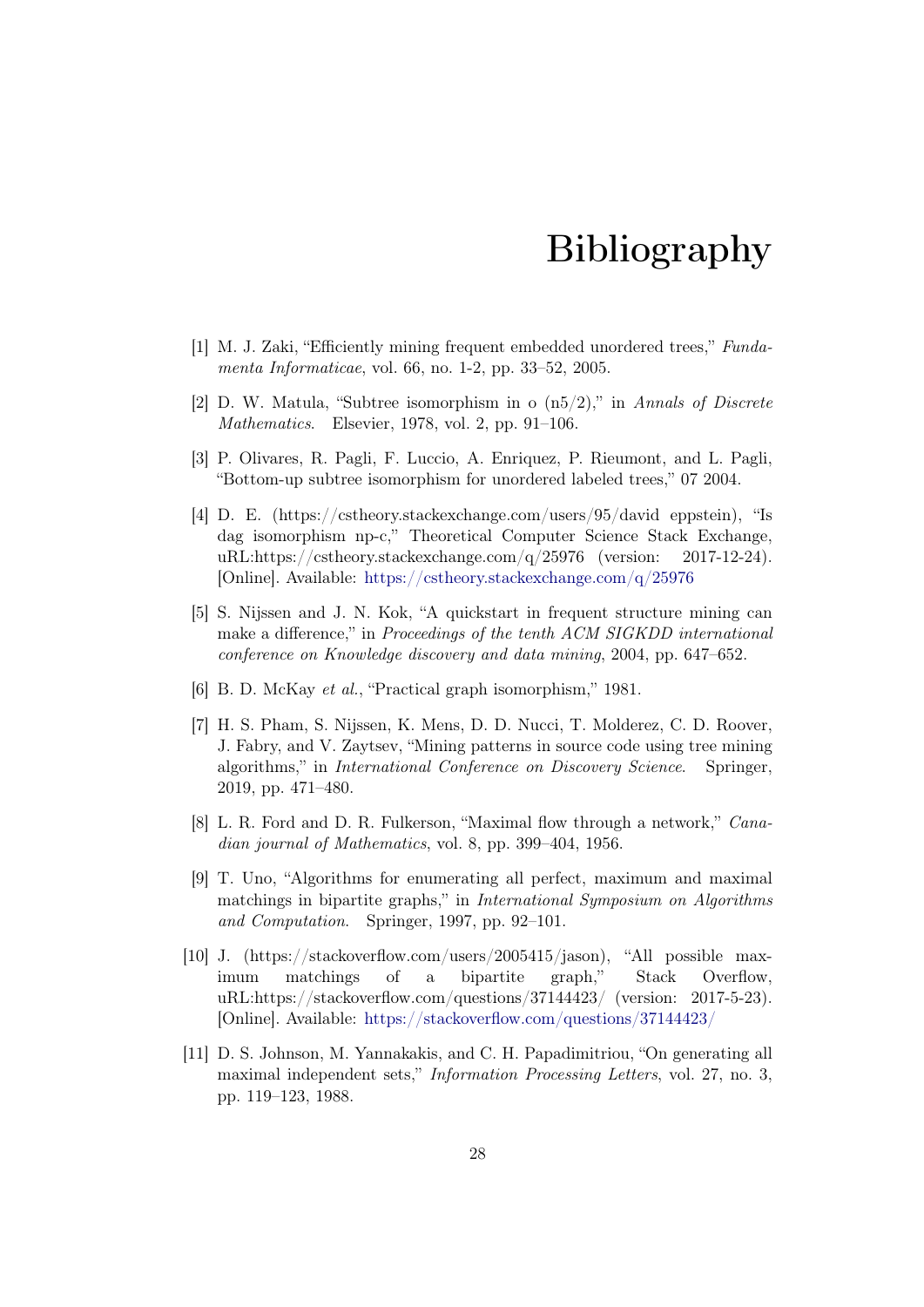- <span id="page-33-0"></span>[12] M. Allamanis, E. T. Barr, C. Bird, P. Devanbu, M. Marron, and C. Sutton, "Mining semantic loop idioms," IEEE Transactions on Software Engineering, vol. 44, no. 7, pp. 651–668, 2018.
- <span id="page-33-1"></span>[13] A. Sivaraman, R. Abreu, A. Scott, T. Akomolede, and S. Chandra, "Mining idioms in the wild," arXiv preprint arXiv:2107.06402, 2021.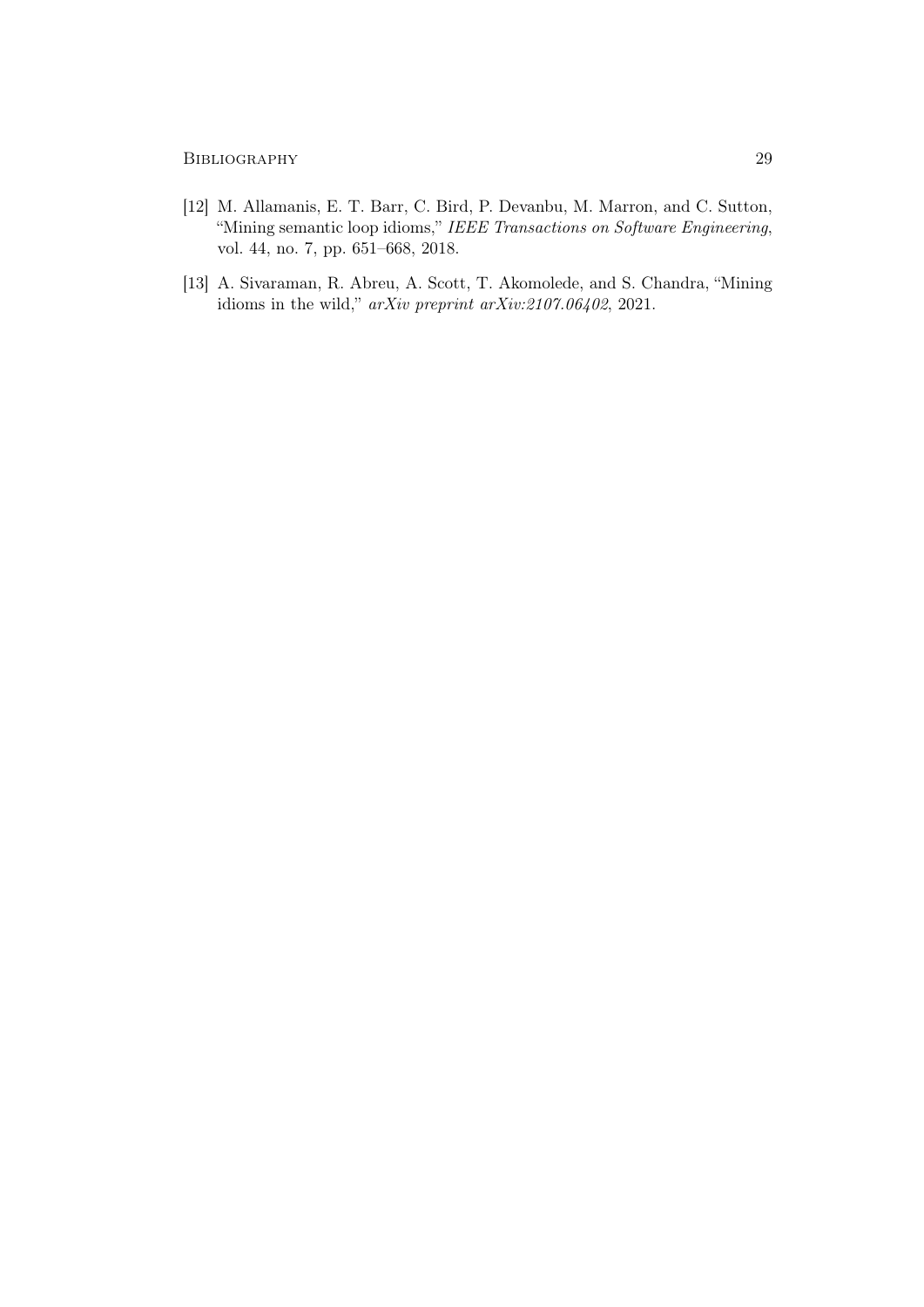# Appendix A

# <span id="page-34-0"></span>Combinations Algorithm

Given a set of sets of sets of sets AllCombinations computes the union of all combinations of the first order sets.

Example: ALLCOMBINATIONS( $\{\{\{1\},\{2,3\}\},\{\{A\},\{B,C\}\}\}\$  $\{\{1, A\}, \{1, B, C\}, \{2, 3, A\}, \{2, 3, B, C\}\}\$ 

It treats each of the given set in the input like a wheel on a combination lock.

# Algorithm 2 AllCombinations pseudocode

```
function ALLCOMBINATIONS(wheels)
   all combinations = \emptysetif wheels = \emptyset then
      return {∅}
   else
      (w, remaining\_wheels) \leftarrow wheelsfor elem in w do
          for suffix in ALLCOMBINATIONS(remaining wheels) do
             all_combinations = all_combinations \cup {{elem} \cup suffix}
          end for
      end for
   end if
   return all combinations
end function
```